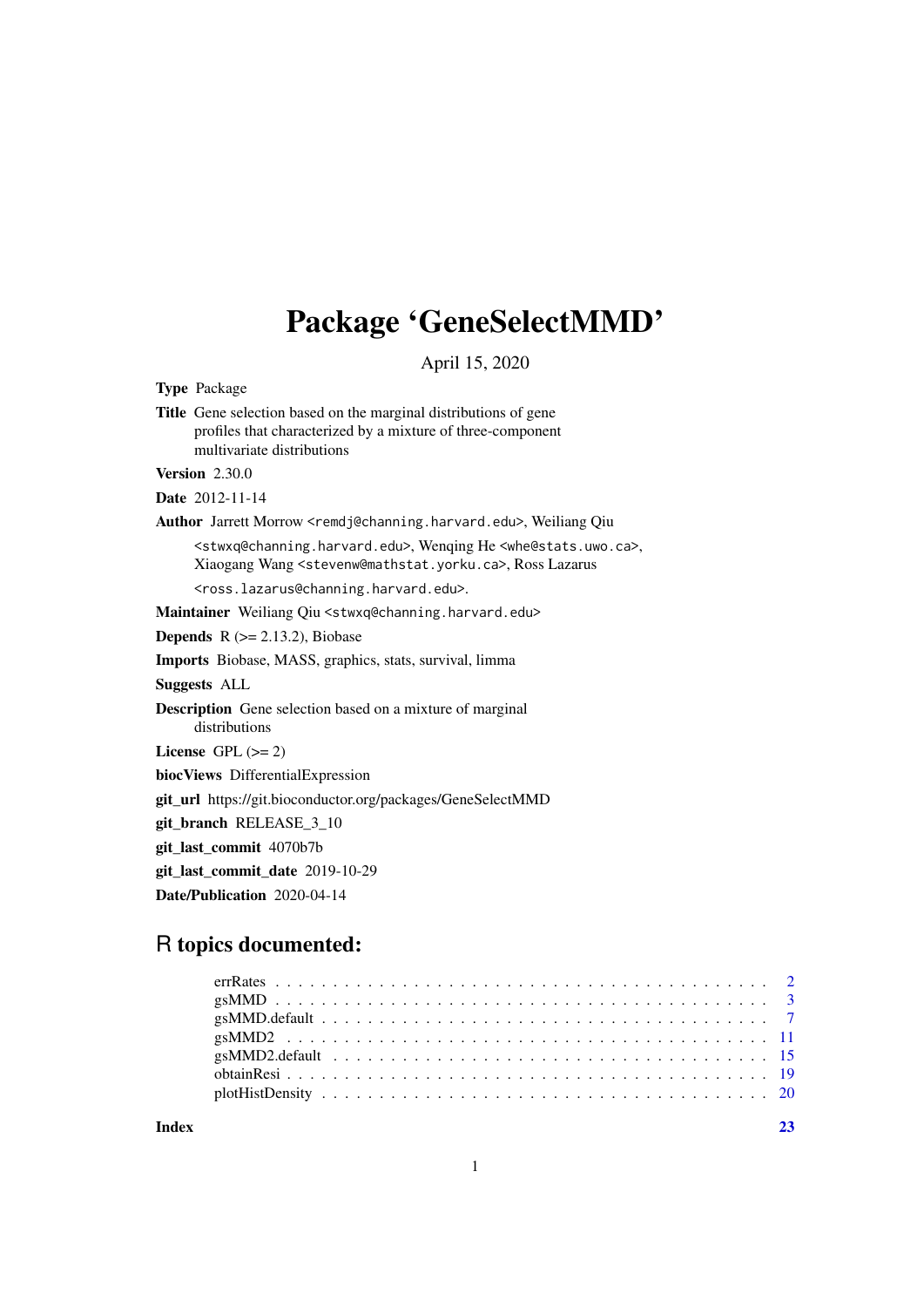#### <span id="page-1-0"></span>Description

Calculating FDR, FNDR, FPR, and FNR for a real microarray data set based on the mixture of marginal distributions.

#### Usage

```
errRates(obj.gsMMD)
```
#### Arguments

obj.gsMMD an object returned by gsMMD, gsMMD.default, gsMMD2, or gsMMD2.default

#### Details

We first fit the real microarray data set by the mixture of marginal distributions. Then we calculate the error rates based on the posterior distributions of a gene belonging to a gene cluster given its gene profiles. Please refer to Formula (7) on the page 6 of the paper listed in the Reference section.

#### Value

A vector of 4 elements:

| FDR         | the percentage of nondifferentially expressed genes among selected genes. |
|-------------|---------------------------------------------------------------------------|
| <b>FNDR</b> | the percentage of differentially expressed genes among unselected genes.  |
| FPR         | the percentage of selected genes among nondifferentially expressed genes  |
| <b>FNR</b>  | the percentage of un-selected genes among differentially expressed genes  |

#### Author(s)

Jarrett Morrow <remdj@channing.harvard.edu>, Weiliang Qiu <stwxq@channing.harvard.edu>, Wenqing He <whe@stats.uwo.ca>, Xiaogang Wang <stevenw@mathstat.yorku.ca>, Ross Lazarus <ross.lazarus@channing.harvard.edu>

#### References

Qiu, W.-L., He, W., Wang, X.-G. and Lazarus, R. (2008). A Marginal Mixture Model for Selecting Differentially Expressed Genes across Two Types of Tissue Samples. *The International Journal of Biostatistics. 4(1):Article 20.* <http://www.bepress.com/ijb/vol4/iss1/20>

```
## Not run:
 library(ALL)
 data(ALL)
 eSet1 <- ALL[1:100, ALL$BT == "B3" | ALL$BT == "T2"]
 mem.str <- as.character(eSet1$BT)
```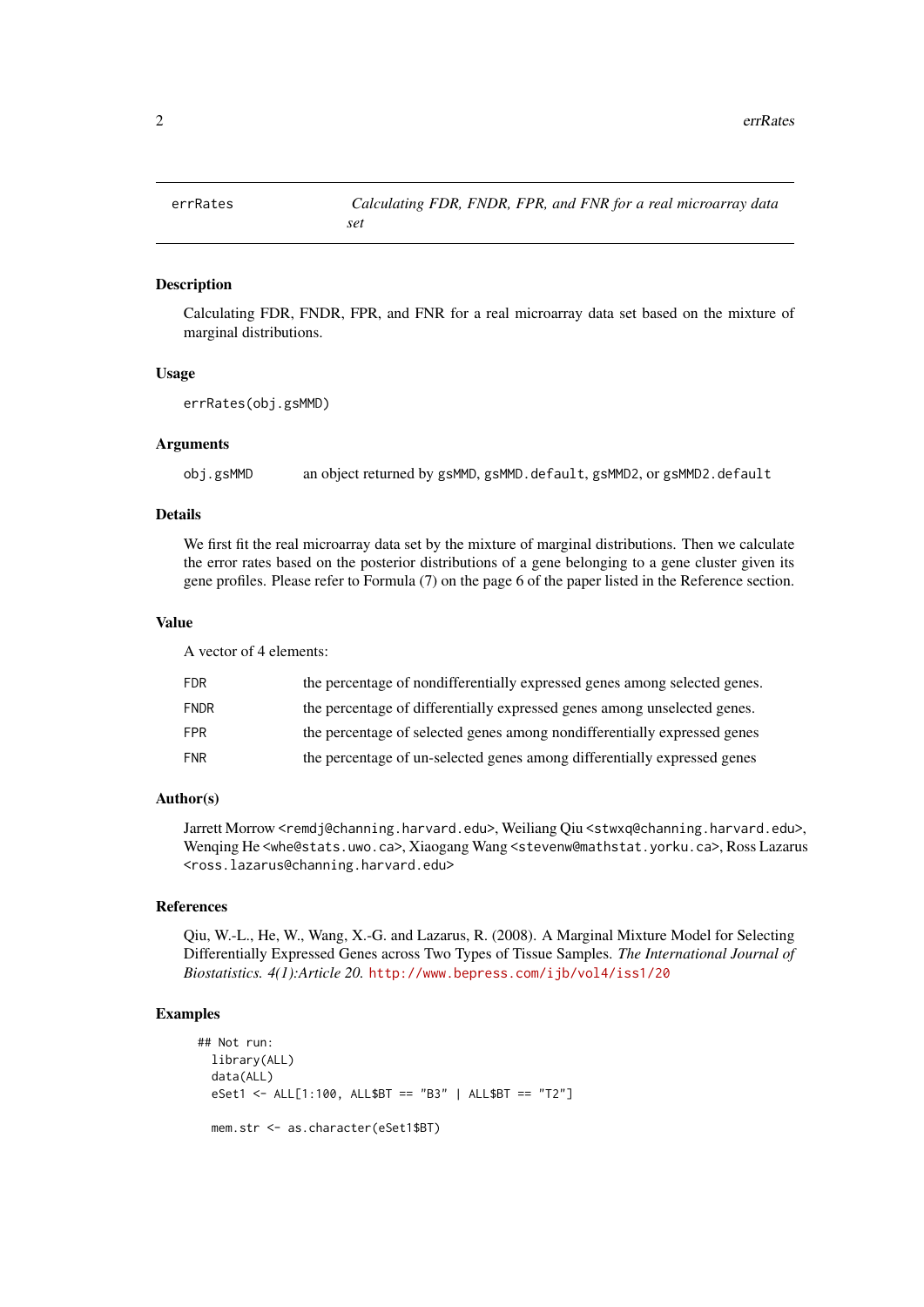```
nSubjects <- length(mem.str)
   memSubjects <- rep(0,nSubjects)
   # B3 coded as 0, T2 coded as 1
   memSubjects[mem.str == "T2"] <- 1
   obj.gsMMD <- gsMMD(eSet1, memSubjects, transformFlag = TRUE,
     transformMethod = "boxcox", scaleFlag = TRUE, quiet = FALSE)
   round(errRates(obj.gsMMD), 3)
## End(Not run)
```
<span id="page-2-1"></span>gsMMD *Gene selection based on a mixture of marginal distributions*

#### Description

Gene selection based on the marginal distributions of gene profiles that characterized by a mixture of three-component multivariate distributions. Input is an object derived from the class ExpressionSet. The function will obtain initial gene cluster membership by its own.

#### Usage

```
gsMMD(obj.eSet,
      memSubjects,
      maxFlag = TRUE,
      thrshPostProb = 0.5,
      geneNames = NULL,
      alpha = 0.05,
      iniGeneMethod = "Ttest",
      transformFlag = FALSE,
      transformMethod = "boxcox",
      scaleFlag = TRUE,
      criterion = c("cor", "skewness", "kurtosis"),
      minL = -10,
      maxL = 10,
      stepL = 0.1,
      eps = 0.001,ITMAX = 100,
      plotFlag = FALSE,
      quiet=TRUE)
```

| obj.eSet    | an object derived from the class Expression Set which contains the matrix of<br>gene expression levels. The rows of the matrix are genes. The columns of the<br>matrix are subjects.                                                     |
|-------------|------------------------------------------------------------------------------------------------------------------------------------------------------------------------------------------------------------------------------------------|
| memSubjects | a vector of membership of subjects, memsubjects [i] = 1 means the <i>i</i> -th subject<br>belongs to diseased group, 0 otherwise.                                                                                                        |
| maxFlag     | logical. Indicate how to assign gene class membership. maxFlag=TRUE means<br>that a gene will be assigned to a class in which the posterior probability of the<br>gene belongs to this class is maximum. maxFlag=FALSE means that a gene |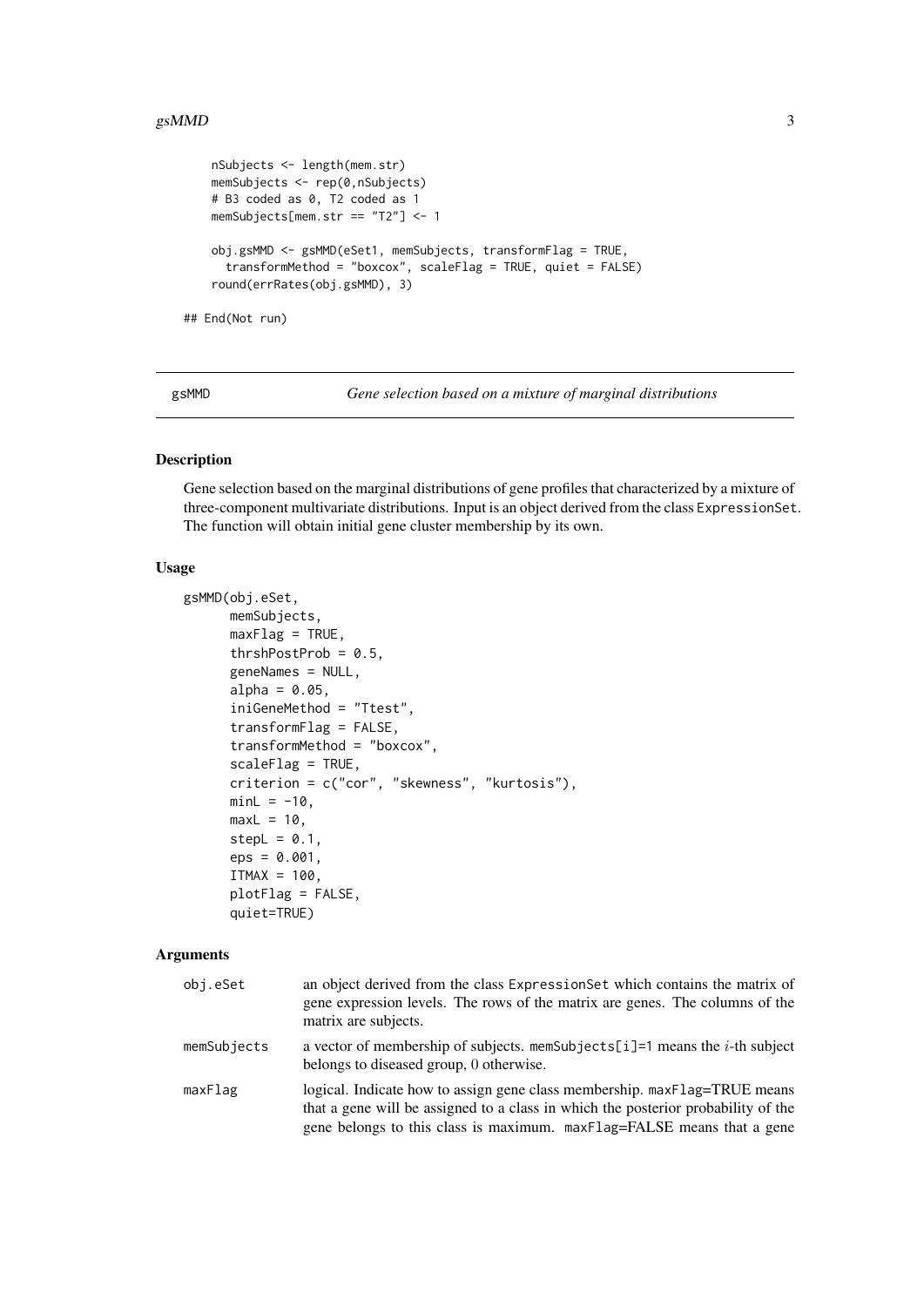|                 | will be assigned to class 1 if the posterior probability of the gene belongs to<br>class 1 is greater than thrshPostProb. Similarly, a gene will be assigned to<br>class 1 if the posterior probability of the gene belongs to class 1 is greater than<br>thrshPostProb. If the posterior probability is less than thrshPostProb, the<br>gene will be assigned to class 2 (non-differentially expressed gene group).                                                                                                                                                                                                     |
|-----------------|--------------------------------------------------------------------------------------------------------------------------------------------------------------------------------------------------------------------------------------------------------------------------------------------------------------------------------------------------------------------------------------------------------------------------------------------------------------------------------------------------------------------------------------------------------------------------------------------------------------------------|
| thrshPostProb   | threshold for posterior probabilities. For example, if the posterior probability<br>that a gene belongs to cluster 1 given its gene expression levels is larger than<br>thrshPostProb, then this gene will be assigned to cluster 1.                                                                                                                                                                                                                                                                                                                                                                                     |
| geneNames       | an optional character vector of gene names                                                                                                                                                                                                                                                                                                                                                                                                                                                                                                                                                                               |
| alpha           | significant level which is equal to 1-conf. level, conf. level is the argument<br>for the function t. test.                                                                                                                                                                                                                                                                                                                                                                                                                                                                                                              |
| iniGeneMethod   | method to get initial 3-cluster partition of genes. Available methods are: "Ttest",<br>"Wilcox".                                                                                                                                                                                                                                                                                                                                                                                                                                                                                                                         |
| transformFlag   | logical. Indicate if data transformation is needed                                                                                                                                                                                                                                                                                                                                                                                                                                                                                                                                                                       |
| transformMethod |                                                                                                                                                                                                                                                                                                                                                                                                                                                                                                                                                                                                                          |
|                 | method for transforming data. Available methods include "boxcox", "log2",<br>"log10", "log", "none".                                                                                                                                                                                                                                                                                                                                                                                                                                                                                                                     |
| scaleFlag       | logical. Indicate if gene profiles are to be scaled to have mean zero and variance<br>one. If transformFlag=TRUE and scaleFlag=TRUE, then scaling is performed<br>after transformation. To avoid linear dependence of tissue samples after scaling<br>gene profiles, we delete one tissue sample after scaling (c.f. details).                                                                                                                                                                                                                                                                                           |
| criterion       | if transformFlag=TRUE, criterion indicates what criterion to determine if<br>data looks like normal. "cor" means using Pearson's correlation. The idea is<br>that the observed quantiles after transformation should be close to theoretical<br>normal quantiles. So we can use Pearson's correlation to check if the scatter<br>plot of theoretical normal quantiles versus observed quantiles is a straightline.<br>"skewness" means using skewness measure to check if the distribution of the<br>transformed data are close to normal distribution; "kurtosis" means using kurto-<br>sis measure to check normality. |
| minL            | lower limit for the lambda parameter used in Box-Cox transformation                                                                                                                                                                                                                                                                                                                                                                                                                                                                                                                                                      |
| maxL            | upper limit for the lambda parameter used in Box-Cox transformation                                                                                                                                                                                                                                                                                                                                                                                                                                                                                                                                                      |
| stepL           | tolerance when searching the optimal lambda parameter used in Box-Cox trans-<br>formation                                                                                                                                                                                                                                                                                                                                                                                                                                                                                                                                |
| eps             | a small positive value. If the absolute value of a value is smaller than eps, this<br>value is regarded as zero.                                                                                                                                                                                                                                                                                                                                                                                                                                                                                                         |
| <b>ITMAX</b>    | maximum iteration allowed for iterations in the EM algorithm                                                                                                                                                                                                                                                                                                                                                                                                                                                                                                                                                             |
| plotFlag        | logical. Indicate if the Box-Cox normality plot should be output.                                                                                                                                                                                                                                                                                                                                                                                                                                                                                                                                                        |
| quiet           | logical. Indicate if intermediate results should be printed out.                                                                                                                                                                                                                                                                                                                                                                                                                                                                                                                                                         |

#### Details

We assume that the distribution of gene expression profiles is a mixture of 3-component multivariate normal distributions  $\sum_{k=1}^{3} \pi_k f_k(x|\theta)$ . Each component distribution  $f_k$  corresponds to a gene cluster. The 3 components correspond to 3 gene clusters: (1) up-regulated gene cluster, (2) nondifferentially expressed gene cluster, and (3) down-regulated gene cluster. The model parameter vector is  $\theta = (\pi_1, \pi_2, \pi_3, \mu_{c1}, \sigma_{c1}^2, \rho_{c1}, \mu_{n1}, \sigma_{n1}^2, \rho_{n1}, \mu_2, \sigma_2^2, \rho_2, \mu_{c3}, \sigma_{c3}^2, \rho_{c3}, \mu_{n3}, \sigma_{n3}^2, \rho_{n3}$ where  $\pi_1$ ,  $\pi_2$ , and  $\pi_3$  are the mixing proportions;  $\mu_{c1}$ ,  $\sigma_{c1}^2$ , and  $\rho_{c1}$  are the marginal mean, variance, and correlation of gene expression levels of cluster 1 (up-regulated genes) for diseased subjects;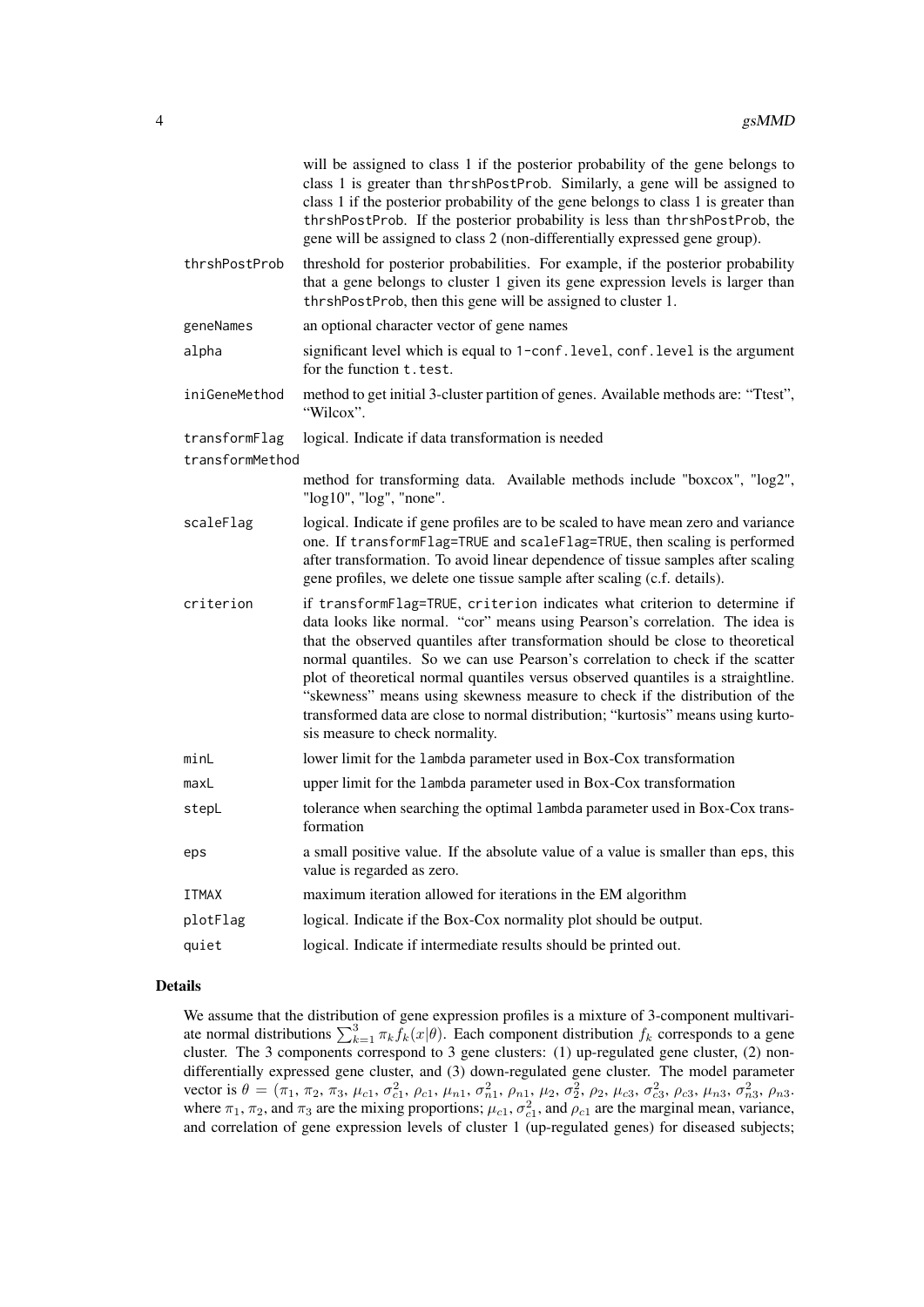#### $g_s$ MMD 5

 $\mu_{n1}$ ,  $\sigma_{n1}^2$ , and  $\rho_{n1}$  are the marginal mean, variance, and correlation of gene expression levels of cluster 1 (up-regulated genes) for non-diseased subjects;  $\mu_2$ ,  $\sigma_2^2$ , and  $\rho_2$  are the marginal mean, variance, and correlation of gene expression levels of cluster 2 (non-differentially expressed genes);  $\mu_{c3}$ ,  $\sigma_{c3}^2$ , and  $\rho_{c3}$  are the marginal mean, variance, and correlation of gene expression levels of cluster 3 (up-regulated genes) for diseased subjects;  $\mu_{n3}$ ,  $\sigma_{n3}^2$ , and  $\rho_{n3}$  are the marginal mean, variance, and correlation of gene expression levels of cluster 3 (up-regulated genes) for non-diseased subjects.

Note that genes in cluster 2 are non-differentially expressed across abnormal and normal tissue samples. Hence there are only 3 parameters for cluster 2.

To make sure the identifiability, we set the following contraints:  $\mu_{c1} > \mu_{n1}$  and  $\mu_{c3} < \mu_{n3}$ .

To make sure the marginal covariance matrices are poisitive definite, we set the following contraints:  $-1/(n_c-1) < \rho_{c1} < 1, -1/(n_n-1) < \rho_{n1} < 1, -1/(n-1) < \rho_2 < 1, -1/(n_c-1) < \rho_{c3} < 1,$  $-1/(n_n-1) < \rho_{n3} < 1.$ 

We also has the following constraints for the mixing proportion:  $\pi_3 = 1 - \pi_1 - \pi_2$ ,  $\pi_k > 0$ ,  $k = 1, 2, 3.$ 

We apply the EM algorithm to estimate the model parameters. We regard the cluster membership of genes as missing values.

To facilitate the estimation of the parameters, we reparametrize the parameter vector as  $\theta^* = (\pi_1, \pi_2)$  $\pi_2$ ,  $\mu_{c1}$ ,  $\sigma_{c1}^2$ ,  $r_{c1}$ ,  $\delta_{n1}$ ,  $\sigma_{n1}^2$ ,  $r_{n1}$ ,  $\mu_2$ ,  $\sigma_2^2$ ,  $r_2$ ,  $\mu_{c3}$ ,  $\sigma_{c3}^2$ ,  $r_{c3}$ ,  $\delta_{n3}$ ,  $\sigma_{n3}^2$ ,  $r_{n3}$ ), where  $\mu_{n1} = \mu_{c1}$  –  $\exp(\delta_{n1}), \mu_{n3} = \mu_{c3} + \exp(\delta_{n3}), \rho_{c1} = (\exp(r_{c1}) - 1/(n_c-1))/(1+\exp(r_{c1})), \rho_{n1} = (\exp(r_{n1}) 1/(n_n-1))/(1+\exp(r_{n1})), \rho_2 = (\exp(r_2)-1/(n-1))/(1+\exp(r_2)), \rho_{c3} = (\exp(r_{c3})-1/(n_c-1))$  $1)$ )/(1 + exp( $r_{c3}$ )),  $\rho_{n3} = \frac{\exp(r_{n3}) - 1}{n_n - 1}$ )/(1 + exp( $r_{n3}$ )).

Given a gene, the expression levels of the gene are assumed independent. However, after scaling, the scaled expression levels of the gene are no longer independent and the rank  $r^* = r - 1$  of the covariance matrix for the scaled gene profile will be one less than the rank  $r$  for the un-scaled gene profile Hence the covariance matrix of the gene profile will no longer be positive-definite. To avoid this problem, we delete a tissue sample after scaling since its information has been incorrporated by other scaled tissue samples. We arbitrarily select the tissue sample, which has the biggest label number, from the tissue sample group that has larger size than the other tissue sample group. For example, if there are 6 cancer tissue samples and 10 normal tissue samples, we delete the 10-th normal tissue sample after scaling.

#### Value

A list contains 18 elements.

| dat             | the (transformed) microarray data matrix. If transformation performed, then dat<br>will be different from the input microarray data matrix.    |
|-----------------|------------------------------------------------------------------------------------------------------------------------------------------------|
| memSubjects     | the same as the input memSubjects.                                                                                                             |
| memGenes        | a vector of cluster membership of genes. 1 means up-regulated gene; 2 means<br>non-differentially expressed gene; 3 means down-regulated gene. |
| $m$ em $Genes2$ | an variant of the vector of cluster membership of genes. 1 means differentially<br>expressed gene; 0 means non-differentially expressed gene.  |
| para            | parameter estimates (c.f. details).                                                                                                            |
| llkh            | value of the loglikelihood function.                                                                                                           |
| wiMat           | posterior probability that a gene belongs to a cluster given the expression levels<br>of this gene. Column i is for cluster i.                 |
| wiArray         | posterior probability matrix for different initial gene selection methods.                                                                     |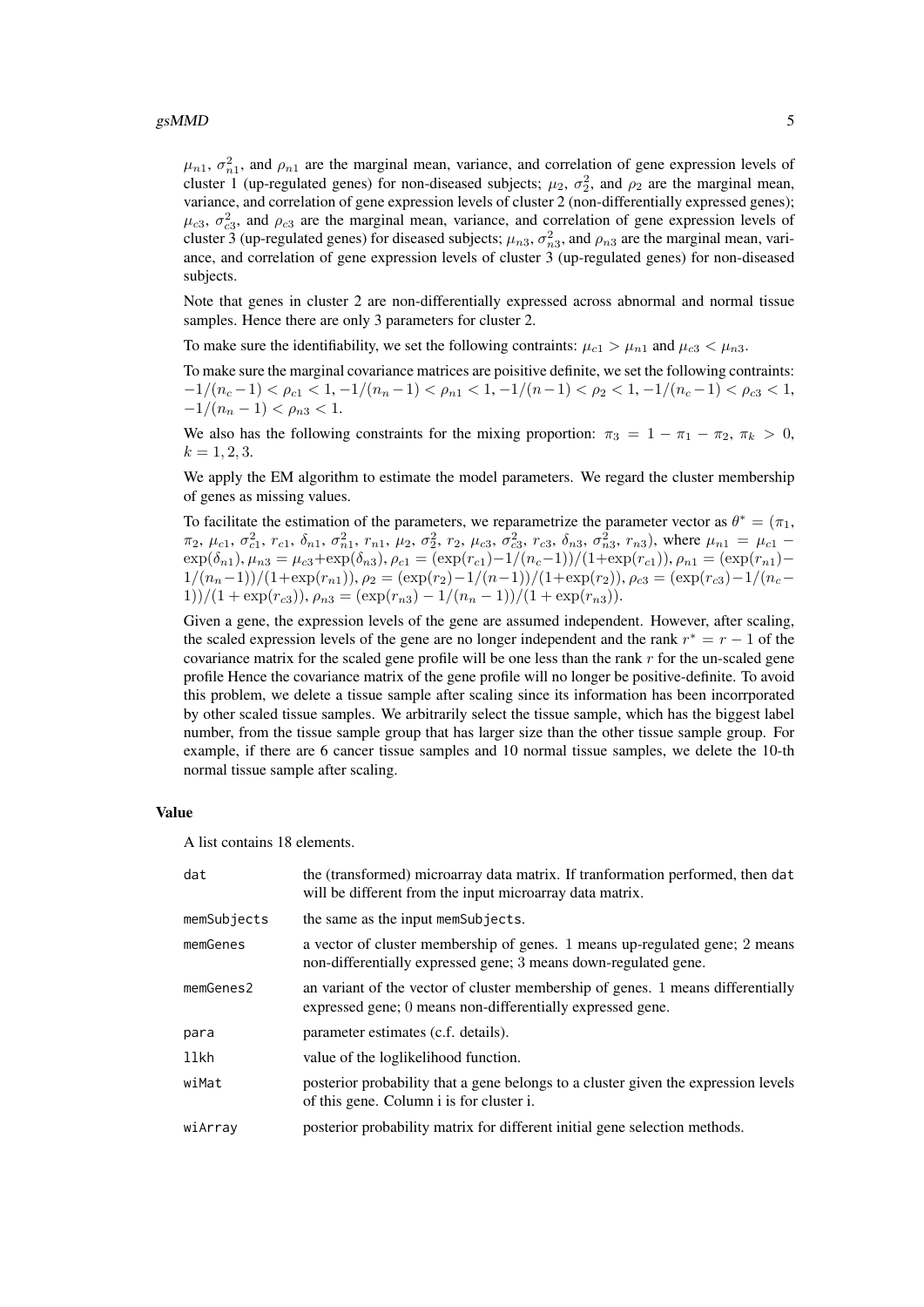<span id="page-5-0"></span>

| memIniMat      | a matrix of initial cluster membership of genes.                                                                                                                                             |
|----------------|----------------------------------------------------------------------------------------------------------------------------------------------------------------------------------------------|
| paraIniMat     | a matrix of parameter estimates based on initial gene cluster membership.                                                                                                                    |
| llkhIniVec     | a vector of values of loglikelihood function.                                                                                                                                                |
| memMat         | a matrix of cluster membership of genes based on the mixture of marginal mod-<br>els with initial parameter estimates obtained initial gene cluster membership.                              |
| paraMat        | a matrix of parameter estimates based on the mixture of marginal models with<br>initial parameter estimates obtained initial gene cluster membership.                                        |
| <b>llkhVec</b> | a vector of values of loglikelihood function based on the mixture of marginal<br>models with initial parameter estimates obtained initial gene cluster member-<br>ship.                      |
| lambda         | the parameter used to do Box-Cox transformation                                                                                                                                              |
| paraRP         | parameter estimates for reparametrized parameter vector (c.f. details).                                                                                                                      |
| paraIniMatRP   | a matrix of parameter estimates for reparametrized parameter vector based on<br>initial gene cluster membership.                                                                             |
| paraMatRP      | a matrix of parameter estimates for reparametrized parameter vector based on<br>the mixture of marginal models with initial parameter estimates obtained initial<br>gene cluster membership. |

#### Note

The speed of the program can be slow for large data sets, however it has been improved using Fortran code.

#### Author(s)

Jarrett Morrow <remdj@channing.harvard.edu>, Weiliang Qiu <stwxq@channing.harvard.edu>, Wenqing He <whe@stats.uwo.ca>, Xiaogang Wang <stevenw@mathstat.yorku.ca>, Ross Lazarus <ross.lazarus@channing.harvard.edu>

#### References

Qiu, W.-L., He, W., Wang, X.-G. and Lazarus, R. (2008). A Marginal Mixture Model for Selecting Differentially Expressed Genes across Two Types of Tissue Samples. *The International Journal of Biostatistics. 4(1):Article 20.* <http://www.bepress.com/ijb/vol4/iss1/20>

#### See Also

[gsMMD.default](#page-6-1), [gsMMD2](#page-10-1), [gsMMD2.default](#page-14-1)

```
library(ALL)
data(ALL)
eSet1 <- ALL[1:100, ALL$BT == "B3" | ALL$BT == "T2"]
mem.str <- as.character(eSet1$BT)
nSubjects <- length(mem.str)
memSubjects <- rep(0,nSubjects)
# B3 coded as 0, T2 coded as 1
memSubjects[mem.str == "T2"] <- 1
obj.gsMMD <- gsMMD(eSet1, memSubjects, transformFlag = TRUE,
```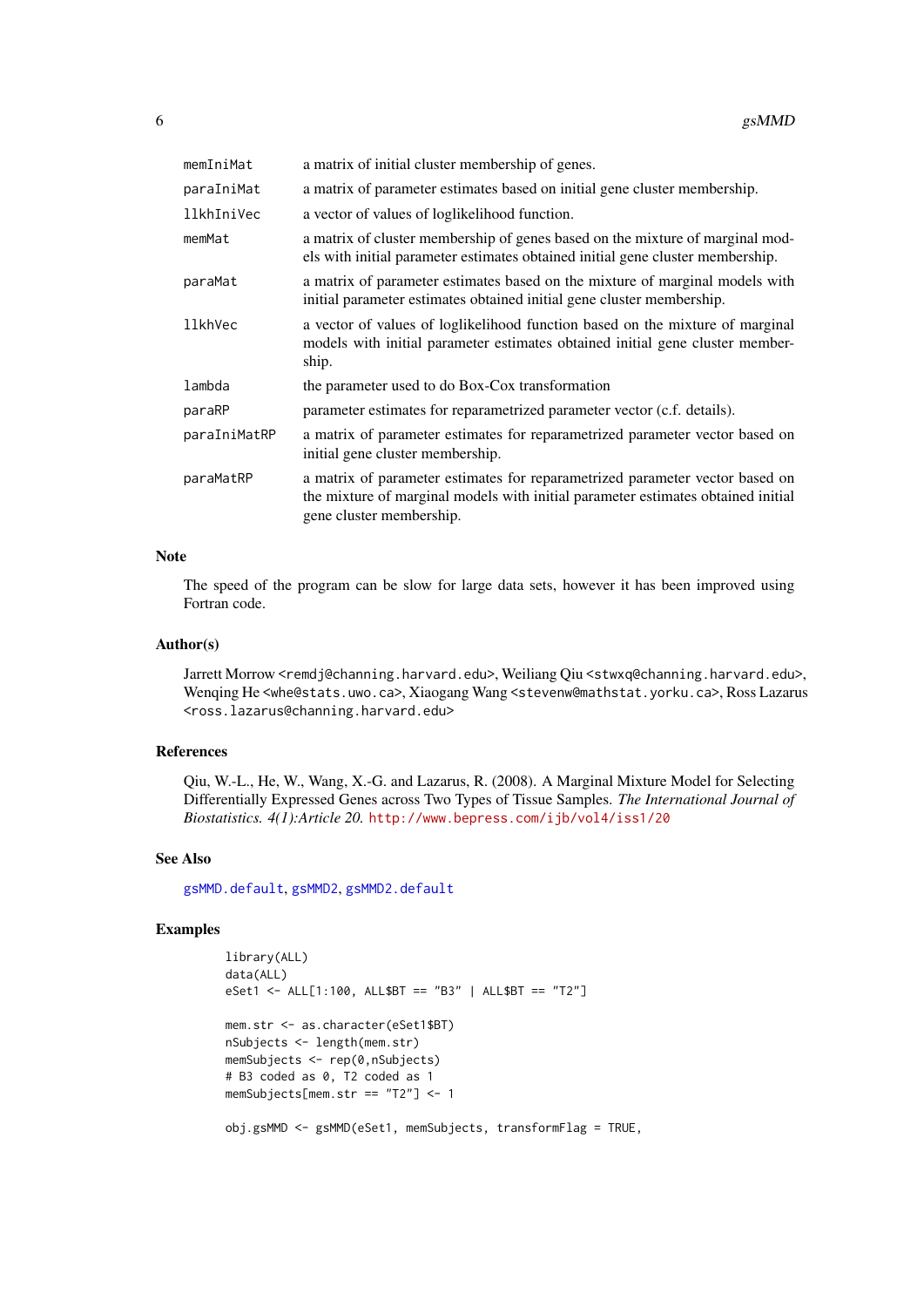```
transformMethod = "boxcox", scaleFlag = TRUE, quiet = FALSE)
round(obj.gsMMD$para, 3)
```
<span id="page-6-1"></span>gsMMD.default *Gene selection based on a mixture of marginal distributions*

#### Description

Gene selection based on the marginal distributions of gene profiles that characterized by a mixture of three-component multivariate distributions. Input is a data matrix. The function will obtain initial gene cluster membership by its own.

#### Usage

```
gsMMD.default(X,
              memSubjects,
              maxFlag = TRUE,thrshPostProb = 0.5,
              geneNames = NULL,
              alpha = 0.05,
              iniGeneMethod = "Ttest",
              transformFlag = FALSE,
              transformMethod = "boxcox",
              scaleFlag = TRUE,
              criterion = c("cor", "skewness", "kurtosis"),
              minL = -10,
              maxL = 10,
              stepL = 0.1,
              eps = 0.001,
              ITMAX = 100,
              plotFlag = FALSE,
              quiet=TRUE)
```

| X             | a data matrix. The rows of the matrix are genes. The columns of the matrix are<br>subjects.                                                                                                                                                                                                                                                                                                                                                                                                                                                                                                                                                                      |
|---------------|------------------------------------------------------------------------------------------------------------------------------------------------------------------------------------------------------------------------------------------------------------------------------------------------------------------------------------------------------------------------------------------------------------------------------------------------------------------------------------------------------------------------------------------------------------------------------------------------------------------------------------------------------------------|
| memSubjects   | a vector of membership of subjects. memSubjects[i]=1 means the <i>i</i> -th subject<br>belongs to diseased group, 0 otherwise.                                                                                                                                                                                                                                                                                                                                                                                                                                                                                                                                   |
| maxFlag       | logical. Indicate how to assign gene class membership. maxFlag=TRUE means<br>that a gene will be assigned to a class in which the posterior probability of the<br>gene belongs to this class is maximum. maxFlag=FALSE means that a gene<br>will be assigned to class 1 if the posterior probability of the gene belongs to<br>class 1 is greater than thrshPostProb. Similarly, a gene will be assigned to<br>class 1 if the posterior probability of the gene belongs to class 1 is greater than<br>thrshPostProb. If the posterior probability is less than thrshPostProb, the<br>gene will be assigned to class 2 (non-differentially expressed gene group). |
| thrshPostProb | threshold for posterior probabilities. For example, if the posterior probability<br>that a gene belongs to cluster 1 given its gene expression levels is larger than<br>thrshPostProb, then this gene will be assigned to cluster 1.                                                                                                                                                                                                                                                                                                                                                                                                                             |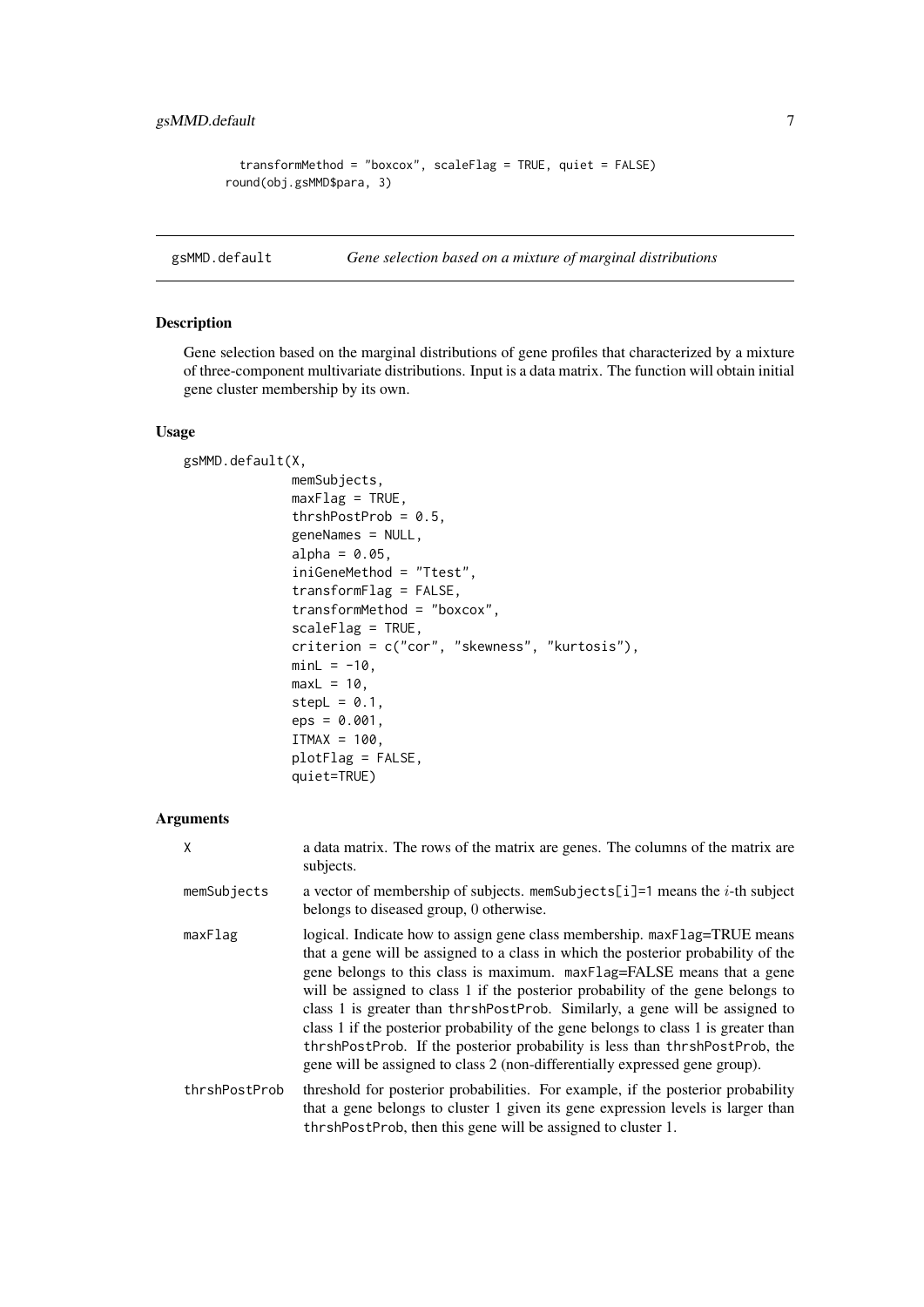| geneNames       | an optional character vector of gene names                                                                                                                                                                                                                                                                                                                                                                                                                                                                                                                                                                               |
|-----------------|--------------------------------------------------------------------------------------------------------------------------------------------------------------------------------------------------------------------------------------------------------------------------------------------------------------------------------------------------------------------------------------------------------------------------------------------------------------------------------------------------------------------------------------------------------------------------------------------------------------------------|
| alpha           | significant level which is equal to 1-conf. level, conf. level is the argument<br>for the function t. test.                                                                                                                                                                                                                                                                                                                                                                                                                                                                                                              |
| iniGeneMethod   | method to get initial 3-cluster partition of genes. Available methods are: "Ttest",<br>"Wilcox".                                                                                                                                                                                                                                                                                                                                                                                                                                                                                                                         |
| transformFlag   | logical. Indicate if data transformation is needed                                                                                                                                                                                                                                                                                                                                                                                                                                                                                                                                                                       |
| transformMethod |                                                                                                                                                                                                                                                                                                                                                                                                                                                                                                                                                                                                                          |
|                 | method for transforming data. Available methods include "boxcox", "log2",<br>"log10", "log", "none".                                                                                                                                                                                                                                                                                                                                                                                                                                                                                                                     |
| scaleFlag       | logical. Indicate if gene profiles are to be scaled. If transformFlag=TRUE and<br>scaleFlag=TRUE, then scaling is performed after transformation. To avoid lin-<br>ear dependence of tissue samples after scaling gene profiles, we delete one tissue<br>sample after scaling (c.f. details).                                                                                                                                                                                                                                                                                                                            |
| criterion       | if transformFlag=TRUE, criterion indicates what criterion to determine if<br>data looks like normal. "cor" means using Pearson's correlation. The idea is<br>that the observed quantiles after transformation should be close to theoretical<br>normal quantiles. So we can use Pearson's correlation to check if the scatter<br>plot of theoretical normal quantiles versus observed quantiles is a straightline.<br>"skewness" means using skewness measure to check if the distribution of the<br>transformed data are close to normal distribution; "kurtosis" means using kurto-<br>sis measure to check normality. |
| minL            | lower limit for the lambda parameter used in Box-Cox transformation                                                                                                                                                                                                                                                                                                                                                                                                                                                                                                                                                      |
| maxL            | upper limit for the lambda parameter used in Box-Cox transformation                                                                                                                                                                                                                                                                                                                                                                                                                                                                                                                                                      |
| stepL           | tolerance when searching the optimal lambda parameter used in Box-Cox trans-<br>formation                                                                                                                                                                                                                                                                                                                                                                                                                                                                                                                                |
| eps             | a small positive value. If the absolute value of a value is smaller than eps, this<br>value is regarded as zero.                                                                                                                                                                                                                                                                                                                                                                                                                                                                                                         |
| <b>ITMAX</b>    | maximum iteration allowed for iterations in the EM algorithm                                                                                                                                                                                                                                                                                                                                                                                                                                                                                                                                                             |
| plotFlag        | logical. Indicate if the Box-Cox normality plot should be output.                                                                                                                                                                                                                                                                                                                                                                                                                                                                                                                                                        |
| quiet           | logical. Indicate if intermediate results should be printed out.                                                                                                                                                                                                                                                                                                                                                                                                                                                                                                                                                         |
|                 |                                                                                                                                                                                                                                                                                                                                                                                                                                                                                                                                                                                                                          |

#### Details

We assume that the distribution of gene expression profiles is a mixture of 3-component multivariate normal distributions  $\sum_{k=1}^{3} \pi_k f_k(x|\theta)$ . Each component distribution  $f_k$  corresponds to a gene cluster. The 3 components correspond to 3 gene clusters: (1) up-regulated gene cluster, (2) nondifferentially expressed gene cluster, and (3) down-regulated gene cluster. The model parameter vector is  $\theta = (\pi_1, \pi_2, \pi_3, \mu_{c1}, \sigma_{c1}^2, \rho_{c1}, \mu_{n1}, \sigma_{n1}^2, \rho_{n1}, \mu_2, \sigma_2^2, \rho_2, \mu_{c3}, \sigma_{c3}^2, \rho_{c3}, \mu_{n3}, \sigma_{n3}^2, \rho_{n3}$ where  $\pi_1$ ,  $\pi_2$ , and  $\pi_3$  are the mixing proportions;  $\mu_{c1}$ ,  $\sigma_{c1}^2$ , and  $\rho_{c1}$  are the marginal mean, variance, and correlation of gene expression levels of cluster 1 (up-regulated genes) for diseased subjects;  $\mu_{n1}$ ,  $\sigma_{n1}^2$ , and  $\rho_{n1}$  are the marginal mean, variance, and correlation of gene expression levels of cluster 1 (up-regulated genes) for non-diseased subjects;  $\mu_2$ ,  $\sigma_2^2$ , and  $\rho_2$  are the marginal mean, variance, and correlation of gene expression levels of cluster 2 (non-differentially expressed genes);  $\mu_{c3}$ ,  $\sigma_{c3}^2$ , and  $\rho_{c3}$  are the marginal mean, variance, and correlation of gene expression levels of cluster 3 (up-regulated genes) for diseased subjects;  $\mu_{n3}$ ,  $\sigma_{n3}^2$ , and  $\rho_{n3}$  are the marginal mean, variance, and correlation of gene expression levels of cluster 3 (up-regulated genes) for non-diseased subjects.

Note that genes in cluster 2 are non-differentially expressed across abnormal and normal tissue samples. Hence there are only 3 parameters for cluster 2.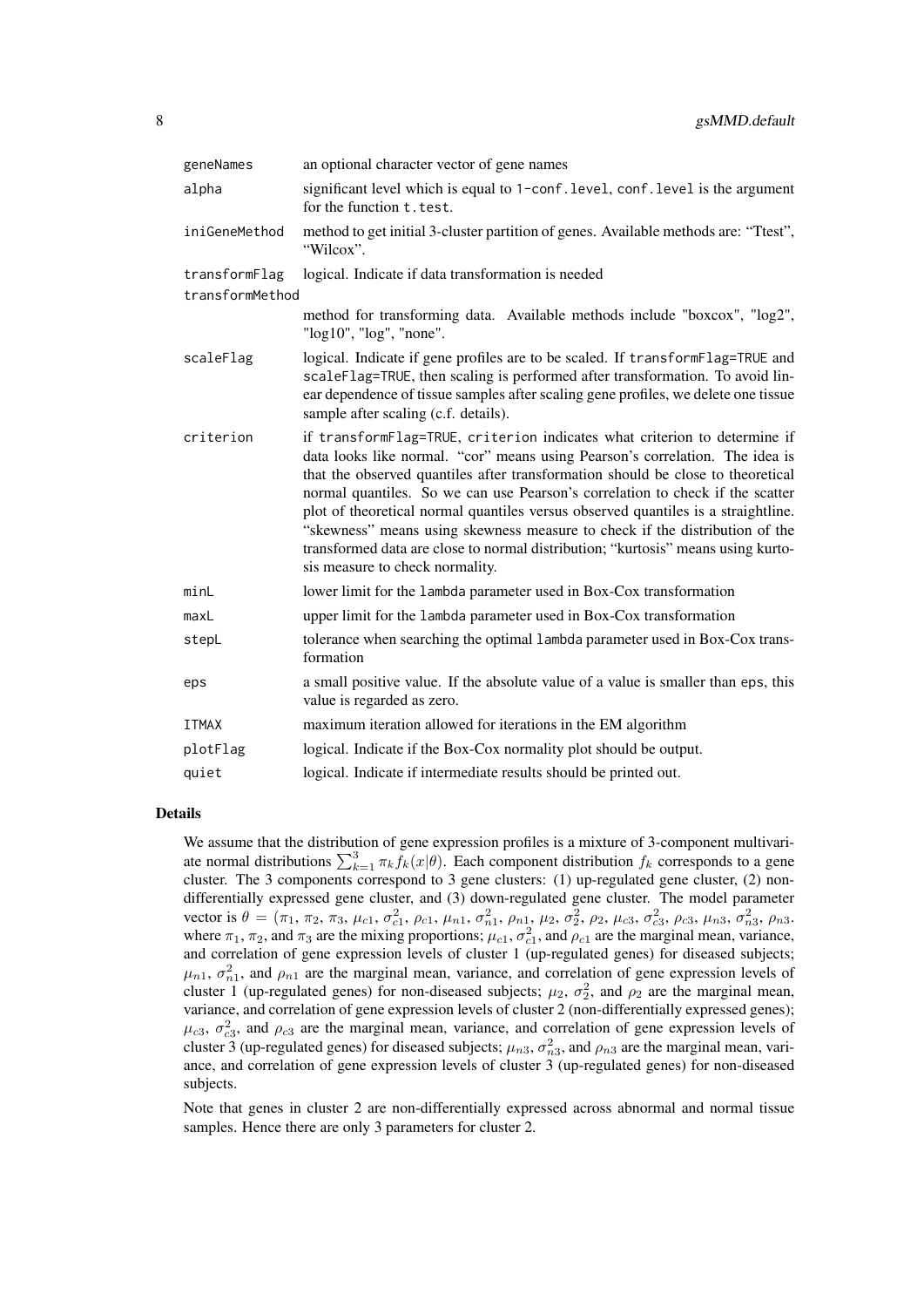To make sure the identifiability, we set the following contraints:  $\mu_{c1} > \mu_{n1}$  and  $\mu_{c3} < \mu_{n3}$ .

To make sure the marginal covariance matrices are poisitive definite, we set the following contraints:  $-1/(n_c-1) < \rho_{c1} < 1, -1/(n_n-1) < \rho_{n1} < 1, -1/(n-1) < \rho_2 < 1, -1/(n_c-1) < \rho_{c3} < 1,$  $-1/(n_n-1) < \rho_{n3} < 1.$ 

We also has the following constraints for the mixing proportion:  $\pi_3 = 1 - \pi_1 - \pi_2$ ,  $\pi_k > 0$ ,  $k = 1, 2, 3.$ 

We apply the EM algorithm to estimate the model parameters. We regard the cluster membership of genes as missing values.

To facilitate the estimation of the parameters, we reparametrize the parameter vector as  $\theta^* = (\pi_1, \pi_2)$  $\pi_2$ ,  $\mu_{c1}$ ,  $\sigma_{c1}^2$ ,  $r_{c1}$ ,  $\delta_{n1}$ ,  $\sigma_{n1}^2$ ,  $r_{n1}$ ,  $\mu_2$ ,  $\sigma_2^2$ ,  $r_2$ ,  $\mu_{c3}$ ,  $\sigma_{c3}^2$ ,  $r_{c3}$ ,  $\delta_{n3}$ ,  $\sigma_{n3}^2$ ,  $r_{n3}$ ), where  $\mu_{n1} = \mu_{c1}$  –  $\exp(\delta_{n1}), \mu_{n3} = \mu_{c3} + \exp(\delta_{n3}), \rho_{c1} = (\exp(r_{c1}) - 1/(n_c-1))/(1+\exp(r_{c1})), \rho_{n1} = (\exp(r_{n1}) 1/(n_n-1))/(1+\exp(r_{n1})), \rho_2 = (\exp(r_2)-1/(n-1))/(1+\exp(r_2)), \rho_{c3} = (\exp(r_{c3})-1/(n_c-1))$  $1)$ )/(1 + exp( $r_{c3}$ )),  $\rho_{n3} = \frac{\exp(r_{n3}) - 1}{n_n - 1}$ )/(1 + exp( $r_{n3}$ )).

Given a gene, the expression levels of the gene are assumed independent. However, after scaling, the scaled expression levels of the gene are no longer independent and the rank  $r^* = r - 1$  of the covariance matrix for the scaled gene profile will be one less than the rank  $r$  for the un-scaled gene profile Hence the covariance matrix of the gene profile will no longer be positive-definite. To avoid this problem, we delete a tissue sample after scaling since its information has been incorrporated by other scaled tissue samples. We arbitrarily select the tissue sample, which has the biggest label number, from the tissue sample group that has larger size than the other tissue sample group. For example, if there are 6 cancer tissue samples and 10 normal tissue samples, we delete the 10-th normal tissue sample after scaling.

#### Value

A list contains 18 elements.

| dat         | the (transformed) microarray data matrix. If tranformation performed, then dat<br>will be different from the input microarray data matrix.                      |
|-------------|-----------------------------------------------------------------------------------------------------------------------------------------------------------------|
| memSubjects | the same as the input memSubjects.                                                                                                                              |
| memGenes    | a vector of cluster membership of genes. 1 means up-regulated gene; 2 means<br>non-differentially expressed gene; 3 means down-regulated gene.                  |
| memGenes2   | an variant of the vector of cluster membership of genes. 1 means differentially<br>expressed gene; 0 means non-differentially expressed gene.                   |
| para        | parameter estimates (c.f. details).                                                                                                                             |
| llkh        | value of the loglikelihood function.                                                                                                                            |
| wiMat       | posterior probability that a gene belongs to a cluster given the expression levels<br>of this gene. Column i is for cluster i.                                  |
| wiArray     | posterior probability matrix for different initial gene selection methods.                                                                                      |
| memIniMat   | a matrix of initial cluster membership of genes.                                                                                                                |
| paraIniMat  | a matrix of parameter estimates based on initial gene cluster membership.                                                                                       |
| llkhIniVec  | a vector of values of loglikelihood function.                                                                                                                   |
| memMat      | a matrix of cluster membership of genes based on the mixture of marginal mod-<br>els with initial parameter estimates obtained initial gene cluster membership. |
| paraMat     | a matrix of parameter estimates based on the mixture of marginal models with<br>initial parameter estimates obtained initial gene cluster membership.           |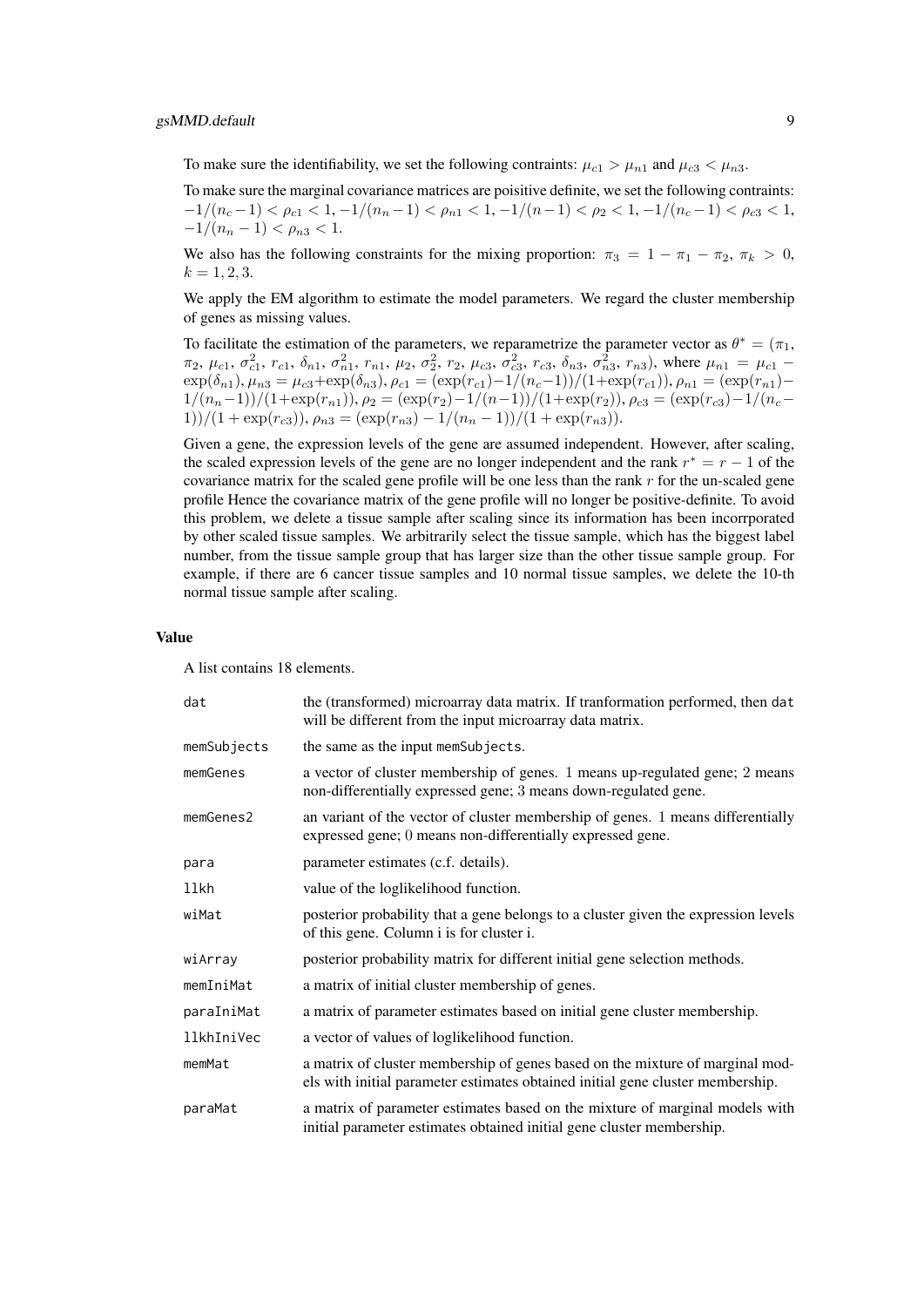<span id="page-9-0"></span>

| llkhVec      | a vector of values of loglikelihood function based on the mixture of marginal<br>models with initial parameter estimates obtained initial gene cluster member-<br>ship.                      |
|--------------|----------------------------------------------------------------------------------------------------------------------------------------------------------------------------------------------|
| lambda       | the parameter used to do Box-Cox transformation                                                                                                                                              |
| paraRP       | parameter estimates for reparametrized parameter vector (c.f. details).                                                                                                                      |
| paraIniMatRP | a matrix of parameter estimates for reparametrized parameter vector based on<br>initial gene cluster membership.                                                                             |
| paraMatRP    | a matrix of parameter estimates for reparametrized parameter vector based on<br>the mixture of marginal models with initial parameter estimates obtained initial<br>gene cluster membership. |

#### Note

The speed of the program can be slow for large data sets, however it has been improved using Fortran code.

#### Author(s)

Jarrett Morrow <remdj@channing.harvard.edu>, Weiliang Qiu <stwxq@channing.harvard.edu>, Wenqing He <whe@stats.uwo.ca>, Xiaogang Wang <stevenw@mathstat.yorku.ca>, Ross Lazarus <ross.lazarus@channing.harvard.edu>

#### References

Qiu, W.-L., He, W., Wang, X.-G. and Lazarus, R. (2008). A Marginal Mixture Model for Selecting Differentially Expressed Genes across Two Types of Tissue Samples. *The International Journal of Biostatistics. 4(1):Article 20.* <http://www.bepress.com/ijb/vol4/iss1/20>

#### See Also

[gsMMD](#page-2-1), [gsMMD2](#page-10-1), [gsMMD2.default](#page-14-1)

```
## Not run:
 library(ALL)
 data(ALL)
 eSet1 <- ALL[1:100, ALL$BT == "B3" | ALL$BT == "T2"]
 mat <- exprs(eSet1)
 mem.str <- as.character(eSet1$BT)
 nSubjects <- length(mem.str)
 memSubjects <- rep(0,nSubjects)
 # B3 coded as 0, T2 coded as 1
 memSubjects[mem.str == "T2"] <- 1
 obj.gsMMD <- gsMMD.default(mat, memSubjects, iniGeneMethod = "Ttest",
          transformFlag = TRUE, transformMethod = "boxcox", scaleFlag = TRUE)
 round(obj.gsMMD$para, 3)
```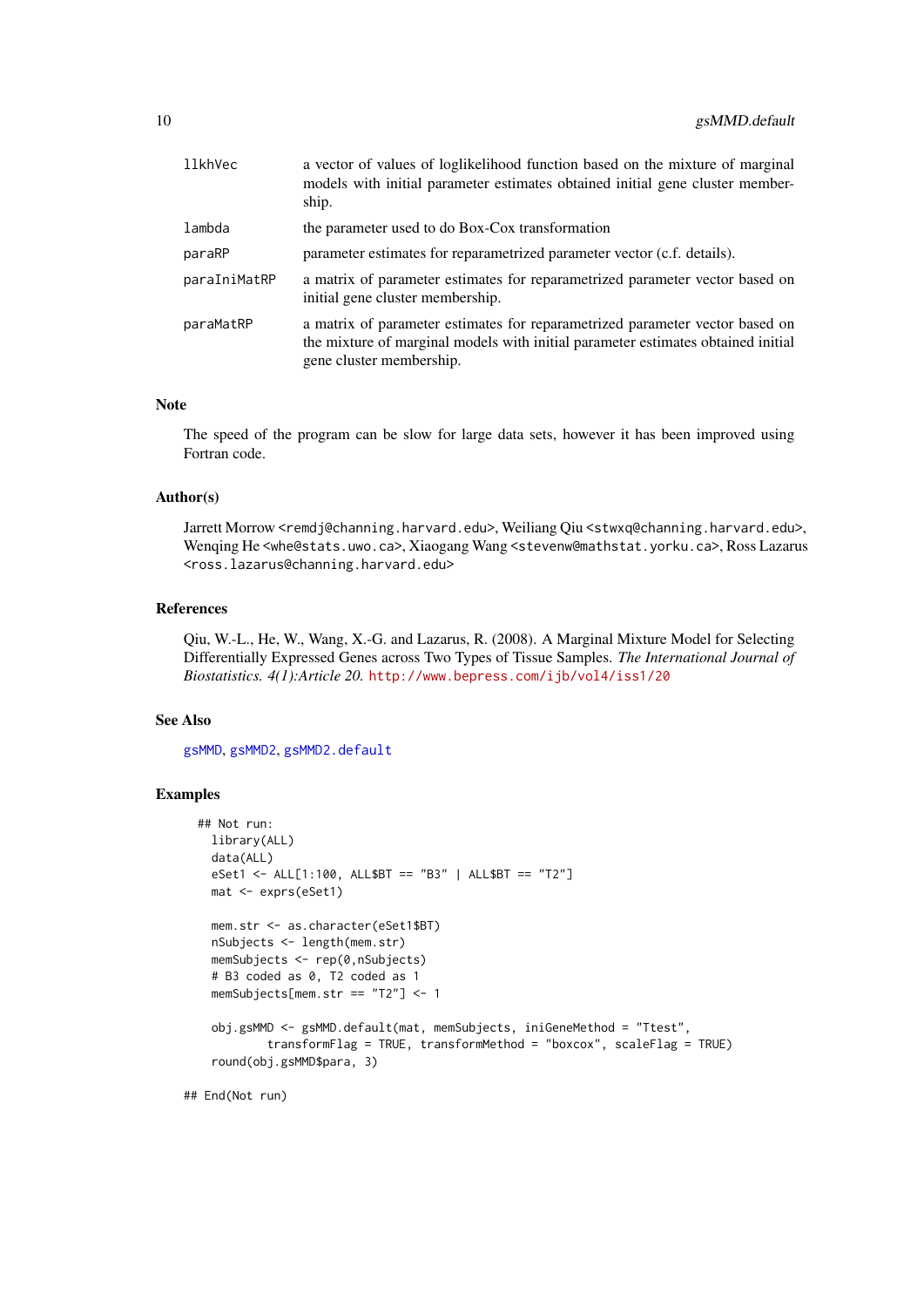<span id="page-10-1"></span><span id="page-10-0"></span>

#### Description

Gene selection based on the marginal distributions of gene profiles that characterized by a mixture of three-component multivariate distributions. Input is an object derived from the class ExpressionSet. The user needs to provide initial gene cluster membership.

#### Usage

```
gsMMD2(obj.eSet,
       memSubjects,
       memIni,
       maxFlag = TRUE,thrshPostProb = 0.5,
       geneNames = NULL,
       alpha = 0.05,
       transformFlag = FALSE,
       transformMethod = "boxcox",
       scaleFlag = TRUE,
       criterion = c("cor", "skewness", "kurtosis"),
       minL = -10,
       maxL = 10,
       stepL = 0.1,
       eps = 0.001,
       ITMAX = 100,
       plotFlag = FALSE,
       quiet=TRUE)
```

| obj.eSet      | an object derived from the class ExpressionSet which contains the matrix of<br>gene expression levels. The rows of the matrix are genes. The columns of the<br>matrix are subjects.                                                                                                                                                                                                                                                                                                                                                                                                                                                                              |
|---------------|------------------------------------------------------------------------------------------------------------------------------------------------------------------------------------------------------------------------------------------------------------------------------------------------------------------------------------------------------------------------------------------------------------------------------------------------------------------------------------------------------------------------------------------------------------------------------------------------------------------------------------------------------------------|
| memSubjects   | a vector of membership of subjects. memSubjects[i]=1 means that the <i>i</i> -th<br>subject belongs to diseased group, 0 otherwise.                                                                                                                                                                                                                                                                                                                                                                                                                                                                                                                              |
| memIni        | a vector of user-provided gene cluster membership.                                                                                                                                                                                                                                                                                                                                                                                                                                                                                                                                                                                                               |
| maxFlag       | logical. Indicate how to assign gene class membership. maxFlag=TRUE means<br>that a gene will be assigned to a class in which the posterior probability of the<br>gene belongs to this class is maximum. maxFlag=FALSE means that a gene<br>will be assigned to class 1 if the posterior probability of the gene belongs to<br>class 1 is greater than thrshPostProb. Similarly, a gene will be assigned to<br>class 1 if the posterior probability of the gene belongs to class 1 is greater than<br>thrshPostProb. If the posterior probability is less than thrshPostProb, the<br>gene will be assigned to class 2 (non-differentially expressed gene group). |
| thrshPostProb | threshold for posterior probabilities. For example, if the posterior probability<br>that a gene belongs to cluster 1 given its gene expression levels is larger than<br>thrshPostProb, then this gene will be assigned to cluster 1.                                                                                                                                                                                                                                                                                                                                                                                                                             |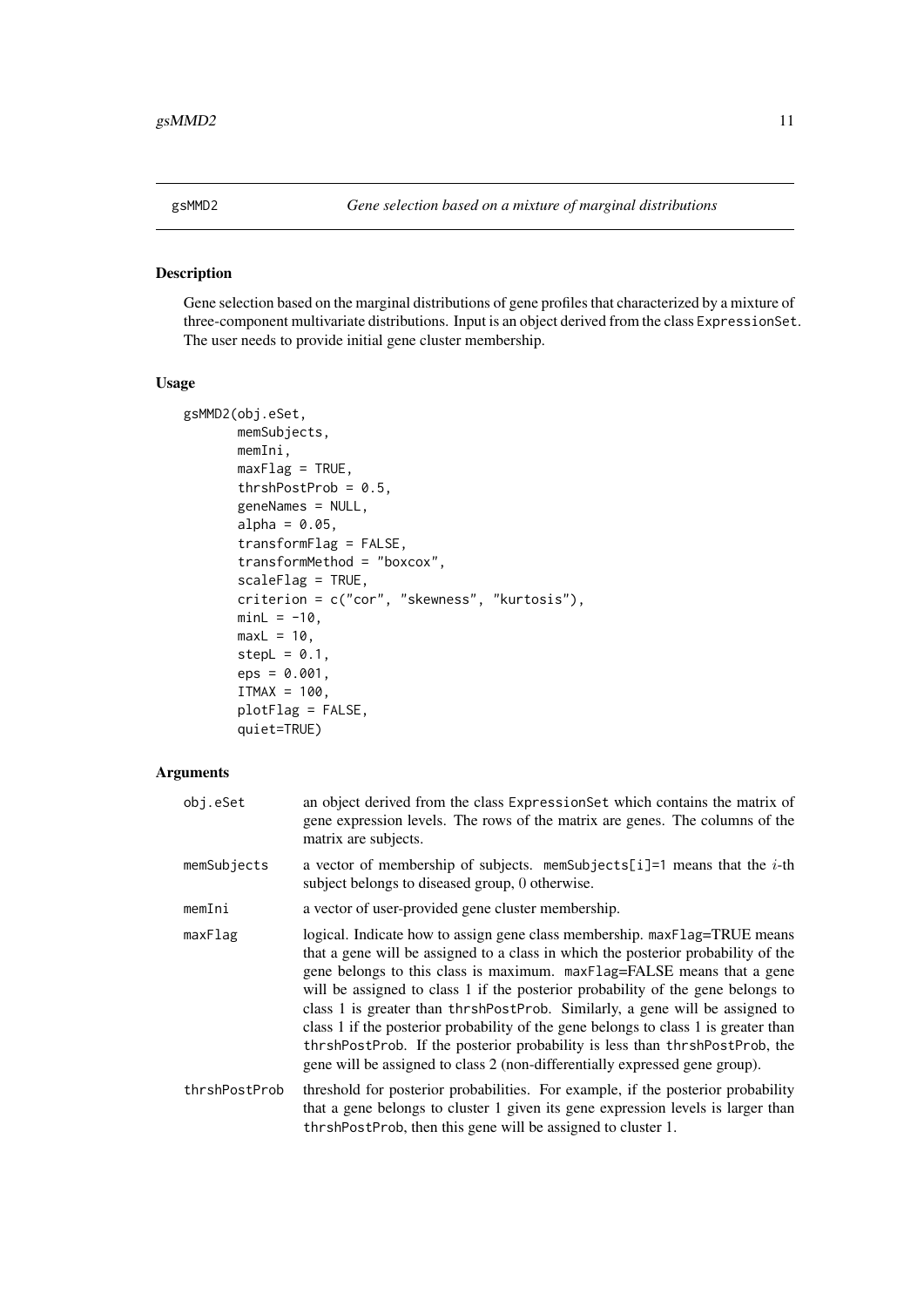| geneNames       | an optional character vector of gene names                                                                                                                                                                                                                                                                                                                                                                                                                                                                                                                                                                               |
|-----------------|--------------------------------------------------------------------------------------------------------------------------------------------------------------------------------------------------------------------------------------------------------------------------------------------------------------------------------------------------------------------------------------------------------------------------------------------------------------------------------------------------------------------------------------------------------------------------------------------------------------------------|
| alpha           | significant level which is equal to 1-conf. level, conf. level is the argument<br>for the function t. test.                                                                                                                                                                                                                                                                                                                                                                                                                                                                                                              |
| transformFlag   | logical. Indicate if data transformation is needed                                                                                                                                                                                                                                                                                                                                                                                                                                                                                                                                                                       |
| transformMethod |                                                                                                                                                                                                                                                                                                                                                                                                                                                                                                                                                                                                                          |
|                 | method for transforming data. Available methods include "boxcox", "log2",<br>"log10", "log", "none".                                                                                                                                                                                                                                                                                                                                                                                                                                                                                                                     |
| scaleFlag       | logical. Indicate if gene profiles are to be scaled. If transformFlag=TRUE and<br>scaleFlag=TRUE, then scaling is performed after transformation. To avoid lin-<br>ear dependence of tissue samples after scaling gene profiles, we delete one tissue<br>sample after scaling (c.f. details).                                                                                                                                                                                                                                                                                                                            |
| criterion       | if transformFlag=TRUE, criterion indicates what criterion to determine if<br>data looks like normal. "cor" means using Pearson's correlation. The idea is<br>that the observed quantiles after transformation should be close to theoretical<br>normal quantiles. So we can use Pearson's correlation to check if the scatter<br>plot of theoretical normal quantiles versus observed quantiles is a straightline.<br>"skewness" means using skewness measure to check if the distribution of the<br>transformed data are close to normal distribution; "kurtosis" means using kurto-<br>sis measure to check normality. |
| minL            | lower limit for the 1 ambda parameter used in Box-Cox transformation                                                                                                                                                                                                                                                                                                                                                                                                                                                                                                                                                     |
| maxL            | upper limit for the lambda parameter used in Box-Cox transformation                                                                                                                                                                                                                                                                                                                                                                                                                                                                                                                                                      |
| stepL           | tolerance when searching the optimal lambda parameter used in Box-Cox trans-<br>formation                                                                                                                                                                                                                                                                                                                                                                                                                                                                                                                                |
| eps             | a small positive value. If the absolute value of a value is smaller than eps, this<br>value is regarded as zero.                                                                                                                                                                                                                                                                                                                                                                                                                                                                                                         |
| <b>ITMAX</b>    | maximum iteration allowed for iterations in the EM algorithm                                                                                                                                                                                                                                                                                                                                                                                                                                                                                                                                                             |
| plotFlag        | logical. Indicate if the Box-Cox normality plot should be output.                                                                                                                                                                                                                                                                                                                                                                                                                                                                                                                                                        |
| quiet           | logical. Indicate if intermediate results should be printed out.                                                                                                                                                                                                                                                                                                                                                                                                                                                                                                                                                         |
|                 |                                                                                                                                                                                                                                                                                                                                                                                                                                                                                                                                                                                                                          |

#### Details

We assume that the distribution of gene expression profiles is a mixture of 3-component multivariate normal distributions  $\sum_{k=1}^{3} \pi_k f_k(x|\theta)$ . Each component distribution  $f_k$  corresponds to a gene cluster. The 3 components correspond to 3 gene clusters: (1) up-regulated gene cluster, (2) nondifferentially expressed gene cluster, and (3) down-regulated gene cluster. The model parameter vector is  $\theta = (\pi_1, \pi_2, \pi_3, \mu_{c1}, \sigma_{c1}^2, \rho_{c1}, \mu_{n1}, \sigma_{n1}^2, \rho_{n1}, \mu_2, \sigma_2^2, \rho_2, \mu_{c3}, \sigma_{c3}^2, \rho_{c3}, \mu_{n3}, \sigma_{n3}^2, \rho_{n3}$ where  $\pi_1$ ,  $\pi_2$ , and  $\pi_3$  are the mixing proportions;  $\mu_{c1}$ ,  $\sigma_{c1}^2$ , and  $\rho_{c1}$  are the marginal mean, variance, and correlation of gene expression levels of cluster 1 (up-regulated genes) for diseased subjects;  $\mu_{n1}$ ,  $\sigma_{n1}^2$ , and  $\rho_{n1}$  are the marginal mean, variance, and correlation of gene expression levels of cluster 1 (up-regulated genes) for non-diseased subjects;  $\mu_2$ ,  $\sigma_2^2$ , and  $\rho_2$  are the marginal mean, variance, and correlation of gene expression levels of cluster 2 (non-differentially expressed genes);  $\mu_{c3}$ ,  $\sigma_{c3}^2$ , and  $\rho_{c3}$  are the marginal mean, variance, and correlation of gene expression levels of cluster 3 (up-regulated genes) for diseased subjects;  $\mu_{n3}$ ,  $\sigma_{n3}^2$ , and  $\rho_{n3}$  are the marginal mean, variance, and correlation of gene expression levels of cluster 3 (up-regulated genes) for non-diseased subjects.

Note that genes in cluster 2 are non-differentially expressed across abnormal and normal tissue samples. Hence there are only 3 parameters for cluster 2.

To make sure the identifiability, we set the following contraints:  $\mu_{c1} > \mu_{n1}$  and  $\mu_{c3} < \mu_{n3}$ .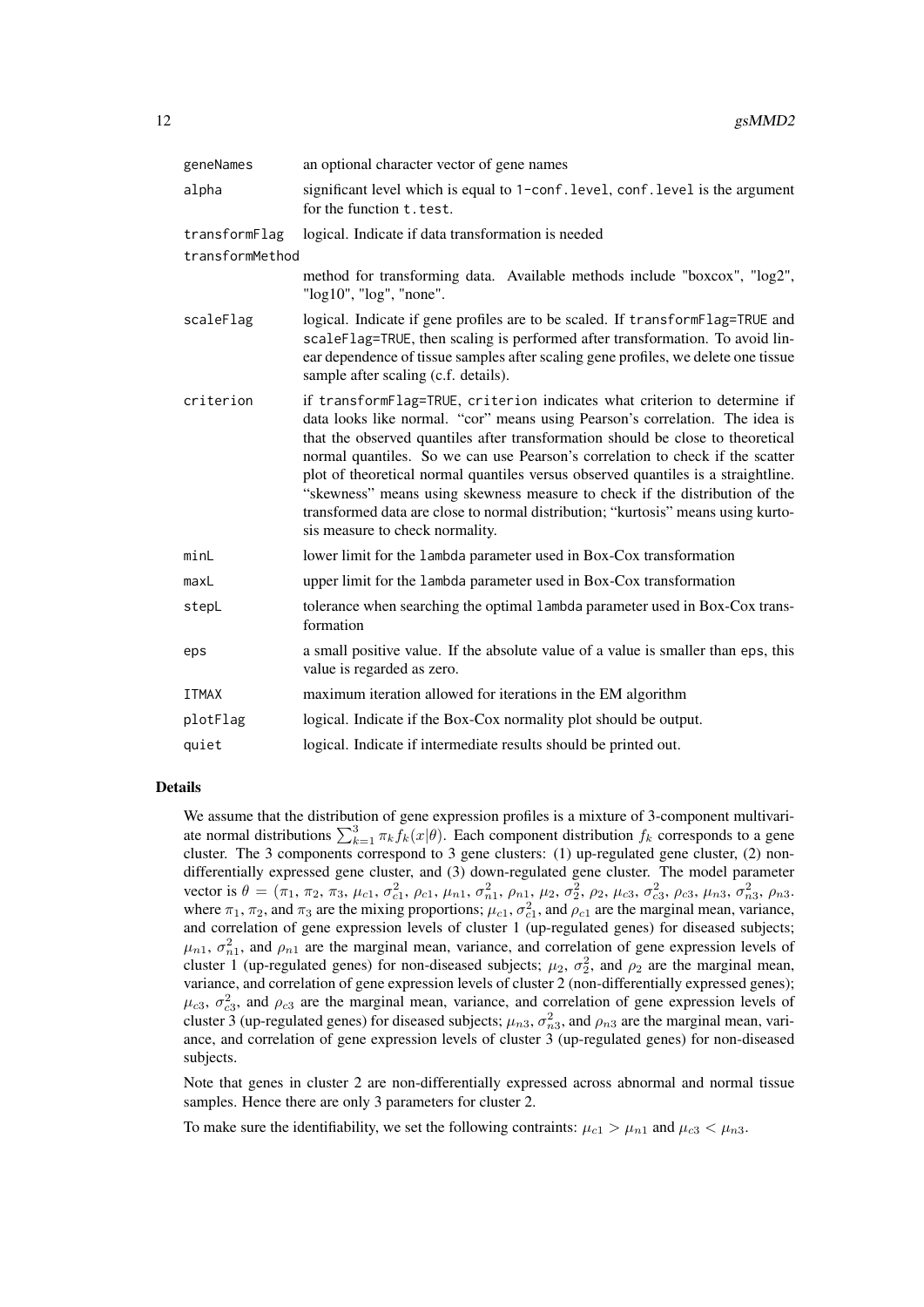To make sure the marginal covariance matrices are poisitive definite, we set the following contraints:  $-1/(n_c-1) < \rho_{c1} < 1, -1/(n_n-1) < \rho_{n1} < 1, -1/(n-1) < \rho_2 < 1, -1/(n_c-1) < \rho_{c3} < 1,$  $-1/(n_n-1) < \rho_{n3} < 1.$ 

We also has the following constraints for the mixing proportion:  $\pi_3 = 1 - \pi_1 - \pi_2$ ,  $\pi_k > 0$ ,  $k = 1, 2, 3.$ 

We apply the EM algorithm to estimate the model parameters. We regard the cluster membership of genes as missing values.

To facilitate the estimation of the parameters, we reparametrize the parameter vector as  $\theta^* = (\pi_1, \pi_2)$  $\pi_2$ ,  $\mu_{c1}$ ,  $\sigma_{c1}^2$ ,  $r_{c1}$ ,  $\delta_{n1}$ ,  $\sigma_{n1}^2$ ,  $r_{n1}$ ,  $\mu_2$ ,  $\sigma_2^2$ ,  $r_2$ ,  $\mu_{c3}$ ,  $\sigma_{c3}^2$ ,  $r_{c3}$ ,  $\delta_{n3}$ ,  $\sigma_{n3}^2$ ,  $r_{n3}$ ), where  $\mu_{n1} = \mu_{c1}$  - $\exp(\delta_{n1}), \mu_{n3} = \mu_{c3} + \exp(\delta_{n3}), \rho_{c1} = (\exp(r_{c1}) - 1/(n_c-1))/(1+\exp(r_{c1})), \rho_{n1} = (\exp(r_{n1}) 1/(n_n-1))/(1+\exp(r_{n1})), \rho_2 = (\exp(r_2)-1/(n-1))/(1+\exp(r_2)), \rho_{c3} = (\exp(r_{c3})-1/(n_c-1))$ 1))/(1 + exp(r<sub>c3</sub>)),  $\rho_{n3} = \frac{\exp(r_{n3}) - 1}{n_n - 1}$ )/(1 + exp(r<sub>n3</sub>)).

Given a gene, the expression levels of the gene are assumed independent. However, after scaling, the scaled expression levels of the gene are no longer independent and the rank  $r^* = r - 1$  of the covariance matrix for the scaled gene profile will be one less than the rank  $r$  for the un-scaled gene profile Hence the covariance matrix of the gene profile will no longer be positive-definite. To avoid this problem, we delete a tissue sample after scaling since its information has been incorrporated by other scaled tissue samples. We arbitrarily select the tissue sample, which has the biggest label number, from the tissue sample group that has larger size than the other tissue sample group. For example, if there are 6 cancer tissue samples and 10 normal tissue samples, we delete the 10-th normal tissue sample after scaling.

#### Value

A list contains 13 elements.

| dat         | the (transformed) microarray data matrix. If tranformation performed, then dat<br>will be different from the input microarray data matrix.     |
|-------------|------------------------------------------------------------------------------------------------------------------------------------------------|
| memSubjects | the same as the input memSubjects.                                                                                                             |
| memGenes    | a vector of cluster membership of genes. 1 means up-regulated gene; 2 means<br>non-differentially expressed gene; 3 means down-regulated gene. |
| memGenes2   | an variant of the vector of cluster membership of genes. 1 means differentially<br>expressed gene; 0 means non-differentially expressed gene.  |
| para        | parameter estimates (c.f. details).                                                                                                            |
| llkh        | value of the loglikelihood function.                                                                                                           |
| wiMat       | posterior probability that a gene belongs to a cluster given the expression levels<br>of this gene. Column i is for cluster i.                 |
| memIni      | the initial cluster membership of genes.                                                                                                       |
| paraIni     | the parameter estimates based on initial gene cluster membership.                                                                              |
| llkhIni     | the value of loglikelihood function.                                                                                                           |
| lambda      | the parameter used to do Box-Cox transformation                                                                                                |
| paraRP      | parameter estimates for reparametrized parameter vector (c.f. details).                                                                        |
| paraIniRP   | the parameter estimates for reparametrized parameter vector based on initial<br>gene cluster membership.                                       |

#### Note

The speed of the program can be slow for large data sets, however it has been improved using Fortran code.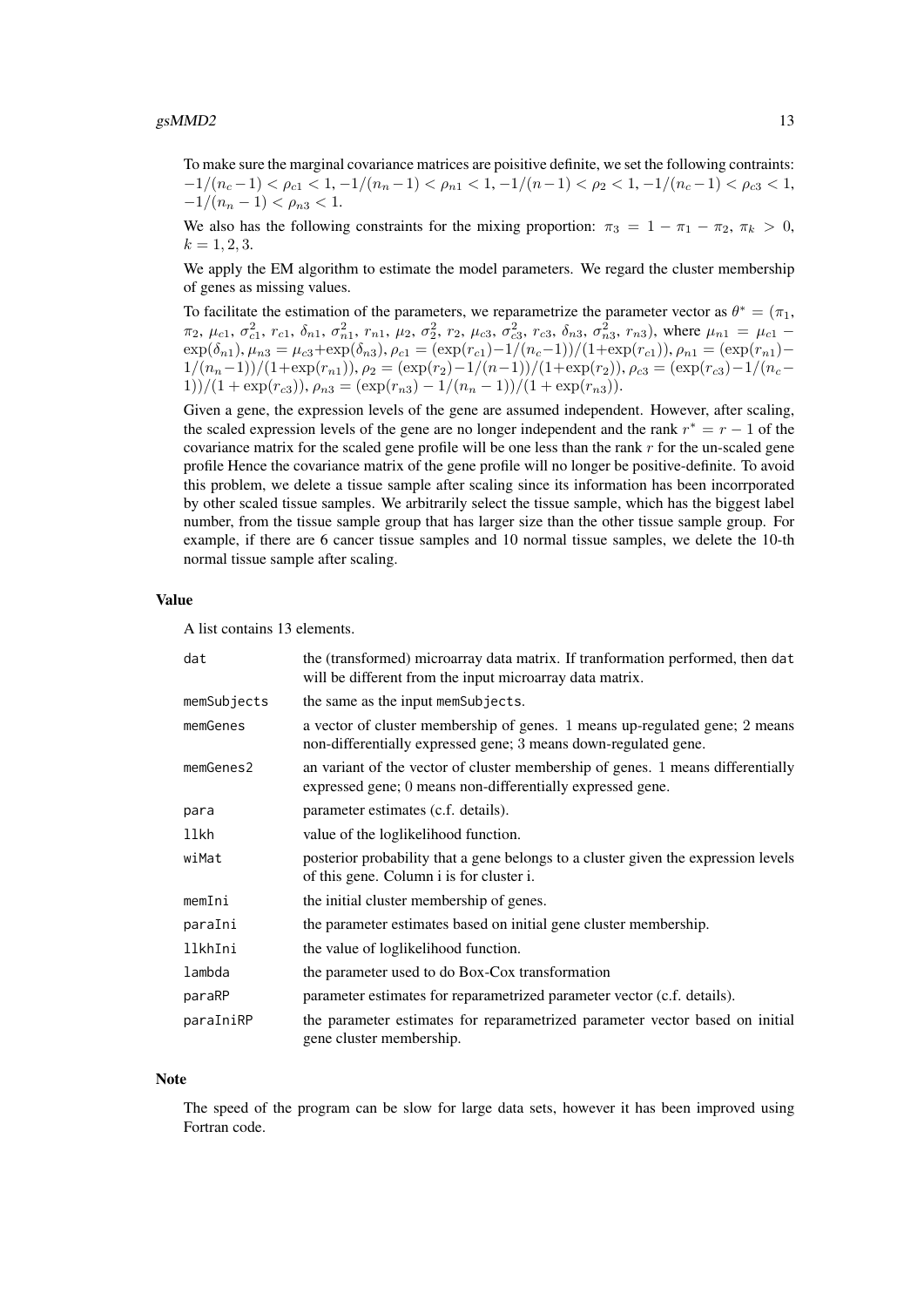#### <span id="page-13-0"></span>Author(s)

Jarrett Morrow <remdj@channing.harvard.edu>, Weiliang Qiu <stwxq@channing.harvard.edu>, Wenqing He <whe@stats.uwo.ca>, Xiaogang Wang <stevenw@mathstat.yorku.ca>, Ross Lazarus <ross.lazarus@channing.harvard.edu>

#### References

Qiu, W.-L., He, W., Wang, X.-G. and Lazarus, R. (2008). A Marginal Mixture Model for Selecting Differentially Expressed Genes across Two Types of Tissue Samples. *The International Journal of Biostatistics. 4(1):Article 20.* <http://www.bepress.com/ijb/vol4/iss1/20>

#### See Also

[gsMMD](#page-2-1), [gsMMD.default](#page-6-1), [gsMMD2.default](#page-14-1)

#### Examples

```
## Not run:
 library(ALL)
 data(ALL)
 eSet1 <- ALL[1:100, ALL$BT == "B3" | ALL$BT == "T2"]
 mem.str <- as.character(eSet1$BT)
 nSubjects <- length(mem.str)
 memSubjects <- rep(0,nSubjects)
 # B3 coded as 0, T2 coded as 1
 memSubjects[mem.str == "T2"] <- 1
 myWilcox <-
 function(x, memSubjects, alpha = 0.05)
 {
   xc \leq x[memSubjects == 1]
   xn <- x[memSubjects == 0]
   m <- sum(memSubjects == 1)
   res \le wilcox.test(x = xc, y = xn, conf.level = 1 - alpha)
   res2 \leftarrow c(res$p.value, res$statistic - m * (m + 1) / 2)
   names(res2) <- c("p.value", "statistic")
   return(res2)
 }
 mat <- exprs(eSet1)
 tmp <- t(apply(mat, 1, myWilcox, memSubjects = memSubjects))
 colnames(tmp) <- c("p.value", "statistic")
 memIni <- rep(2, nrow(mat))
 memIni[tmp[, 1] < 0.05 & tmp[, 2] > 0] <- 1
 memIni[tmp[, 1] < 0.05 & tmp[, 2] < 0] <- 3
 cat("initial gene cluster size>>\n"); print(table(memIni)); cat("\n");
 obj.gsMMD <- gsMMD2(eSet1, memSubjects, memIni, transformFlag = TRUE,
       transformMethod = "boxcox", scaleFlag = TRUE, quiet = FALSE)
 round(obj.gsMMD$para, 3)
```
## End(Not run)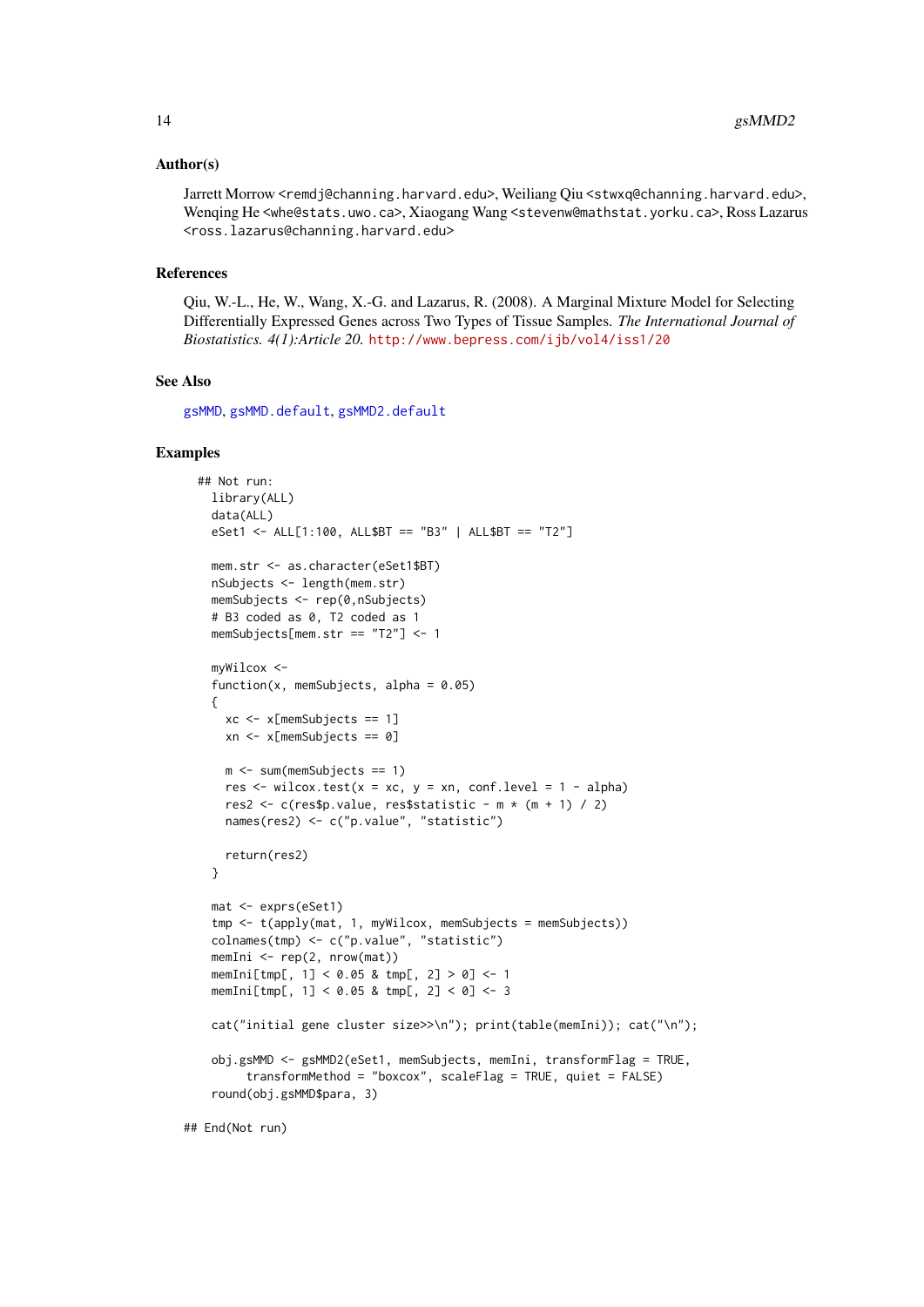<span id="page-14-1"></span><span id="page-14-0"></span>

#### Description

Gene selection based on the marginal distributions of gene profiles that characterized by a mixture of three-component multivariate distributions. Input is a data matrix. The user needs to provide initial gene cluster membership.

#### Usage

```
gsMMD2.default(X,
               memSubjects,
               memIni,
               maxFlag = TRUE,
               thrshPostProb = 0.5,
               geneNames = NULL,
               alpha = 0.05,
               transformFlag = FALSE,
               transformMethod = "boxcox",
               scaleFlag = TRUE,
               criterion = c("cor", "skewness", "kurtosis"),
               minL = -10,
               maxL = 10,
               stepL = 0.1,
               eps = 0.001,
               ITMAX = 100,plotFlag = FALSE,
               quiet=TRUE)
```

| X             | a data matrix. The rows of the matrix are genes. The columns of the matrix are<br>subjects.                                                                                                                                                                                                                                                                                                                                                                                                                                                                                                                                                                      |
|---------------|------------------------------------------------------------------------------------------------------------------------------------------------------------------------------------------------------------------------------------------------------------------------------------------------------------------------------------------------------------------------------------------------------------------------------------------------------------------------------------------------------------------------------------------------------------------------------------------------------------------------------------------------------------------|
| memSubjects   | a vector of membership of subjects. memSubjects[i]=1 means the $i$ -th subject<br>belongs to diseased group, 0 otherwise.                                                                                                                                                                                                                                                                                                                                                                                                                                                                                                                                        |
| memIni        | a vector of user-provided gene cluster membership.                                                                                                                                                                                                                                                                                                                                                                                                                                                                                                                                                                                                               |
| maxFlag       | logical. Indicate how to assign gene class membership. maxFlag=TRUE means<br>that a gene will be assigned to a class in which the posterior probability of the<br>gene belongs to this class is maximum. maxFlag=FALSE means that a gene<br>will be assigned to class 1 if the posterior probability of the gene belongs to<br>class 1 is greater than thrshPostProb. Similarly, a gene will be assigned to<br>class 1 if the posterior probability of the gene belongs to class 1 is greater than<br>thrshPostProb. If the posterior probability is less than thrshPostProb, the<br>gene will be assigned to class 2 (non-differentially expressed gene group). |
| thrshPostProb | threshold for posterior probabilities. For example, if the posterior probability<br>that a gene belongs to cluster 1 given its gene expression levels is larger than<br>thrshPostProb, then this gene will be assigned to cluster 1.                                                                                                                                                                                                                                                                                                                                                                                                                             |
| geneNames     | an optional character vector of gene names                                                                                                                                                                                                                                                                                                                                                                                                                                                                                                                                                                                                                       |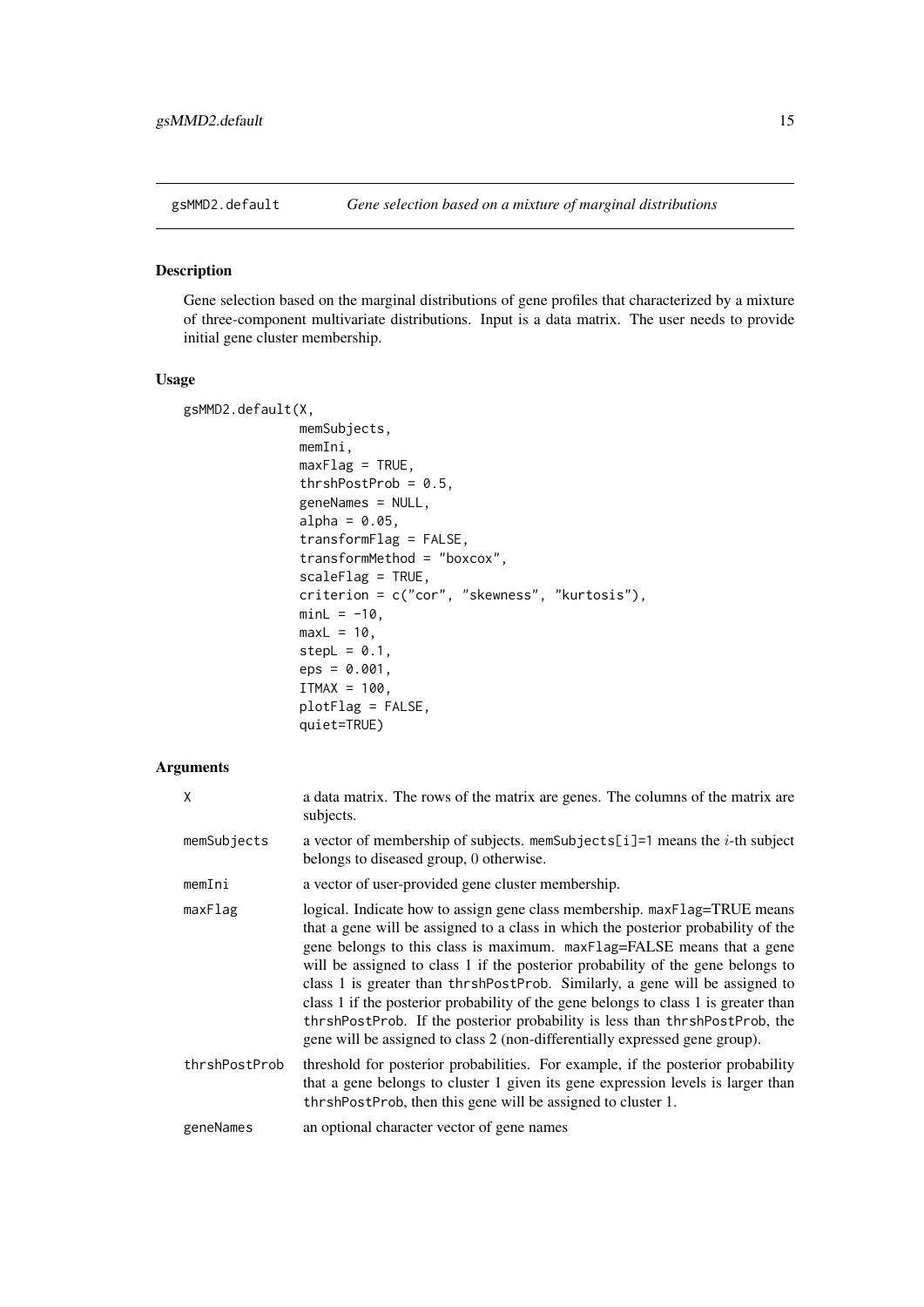| alpha           | significant level which is equal to 1-conf. level, conf. level is the argument<br>for the function t. test.                                                                                                                                                                                                                                                                                                                                                                                                                                                                                                              |
|-----------------|--------------------------------------------------------------------------------------------------------------------------------------------------------------------------------------------------------------------------------------------------------------------------------------------------------------------------------------------------------------------------------------------------------------------------------------------------------------------------------------------------------------------------------------------------------------------------------------------------------------------------|
| transformFlag   | logical. Indicate if data transformation is needed                                                                                                                                                                                                                                                                                                                                                                                                                                                                                                                                                                       |
| transformMethod |                                                                                                                                                                                                                                                                                                                                                                                                                                                                                                                                                                                                                          |
|                 | method for transforming data. Available methods include "boxcox", "log2",<br>"log10", "log", "none".                                                                                                                                                                                                                                                                                                                                                                                                                                                                                                                     |
| scaleFlag       | logical. Indicate if gene profiles are to be scaled. If transformFlag=TRUE and<br>scaleFlag=TRUE, then scaling is performed after transformation. To avoid lin-<br>ear dependence of tissue samples after scaling gene profiles, we delete one tissue<br>sample after scaling (c.f. details).                                                                                                                                                                                                                                                                                                                            |
| criterion       | if transformFlag=TRUE, criterion indicates what criterion to determine if<br>data looks like normal. "cor" means using Pearson's correlation. The idea is<br>that the observed quantiles after transformation should be close to theoretical<br>normal quantiles. So we can use Pearson's correlation to check if the scatter<br>plot of theoretical normal quantiles versus observed quantiles is a straightline.<br>"skewness" means using skewness measure to check if the distribution of the<br>transformed data are close to normal distribution; "kurtosis" means using kurto-<br>sis measure to check normality. |
| minL            | lower limit for the lambda parameter used in Box-Cox transformation                                                                                                                                                                                                                                                                                                                                                                                                                                                                                                                                                      |
| maxL            | upper limit for the lambda parameter used in Box-Cox transformation                                                                                                                                                                                                                                                                                                                                                                                                                                                                                                                                                      |
| stepL           | tolerance when searching the optimal lambda parameter used in Box-Cox trans-<br>formation                                                                                                                                                                                                                                                                                                                                                                                                                                                                                                                                |
| eps             | a small positive value. If the absolute value of a value is smaller than eps, this<br>value is regarded as zero.                                                                                                                                                                                                                                                                                                                                                                                                                                                                                                         |
| <b>ITMAX</b>    | maximum iteration allowed for iterations in the EM algorithm                                                                                                                                                                                                                                                                                                                                                                                                                                                                                                                                                             |
| plotFlag        | logical. Indicate if the Box-Cox normality plot should be output.                                                                                                                                                                                                                                                                                                                                                                                                                                                                                                                                                        |
| quiet           | logical. Indicate if intermediate results should be printed out.                                                                                                                                                                                                                                                                                                                                                                                                                                                                                                                                                         |

#### Details

We assume that the distribution of gene expression profiles is a mixture of 3-component multivariate normal distributions  $\sum_{k=1}^{3} \pi_k f_k(x|\theta)$ . Each component distribution  $f_k$  corresponds to a gene cluster. The 3 components correspond to 3 gene clusters: (1) up-regulated gene cluster, (2) nondifferentially expressed gene cluster, and (3) down-regulated gene cluster. The model parameter vector is  $\theta = (\pi_1, \pi_2, \pi_3, \mu_{c1}, \sigma_{c1}^2, \rho_{c1}, \mu_{n1}, \sigma_{n1}^2, \rho_{n1}, \mu_2, \sigma_2^2, \rho_2, \mu_{c3}, \sigma_{c3}^2, \rho_{c3}, \mu_{n3}, \sigma_{n3}^2, \rho_{n3}$ where  $\pi_1$ ,  $\pi_2$ , and  $\pi_3$  are the mixing proportions;  $\mu_{c1}$ ,  $\sigma_{c1}^2$ , and  $\rho_{c1}$  are the marginal mean, variance, and correlation of gene expression levels of cluster 1 (up-regulated genes) for diseased subjects;  $\mu_{n1}$ ,  $\sigma_{n1}^2$ , and  $\rho_{n1}$  are the marginal mean, variance, and correlation of gene expression levels of cluster 1 (up-regulated genes) for non-diseased subjects;  $\mu_2$ ,  $\sigma_2^2$ , and  $\rho_2$  are the marginal mean, variance, and correlation of gene expression levels of cluster 2 (non-differentially expressed genes);  $\mu_{c3}$ ,  $\sigma_{c3}^2$ , and  $\rho_{c3}$  are the marginal mean, variance, and correlation of gene expression levels of cluster 3 (up-regulated genes) for diseased subjects;  $\mu_{n3}$ ,  $\sigma_{n3}^2$ , and  $\rho_{n3}$  are the marginal mean, variance, and correlation of gene expression levels of cluster 3 (up-regulated genes) for non-diseased subjects.

Note that genes in cluster 2 are non-differentially expressed across abnormal and normal tissue samples. Hence there are only 3 parameters for cluster 2.

To make sure the identifiability, we set the following contraints:  $\mu_{c1} > \mu_{n1}$  and  $\mu_{c3} < \mu_{n3}$ .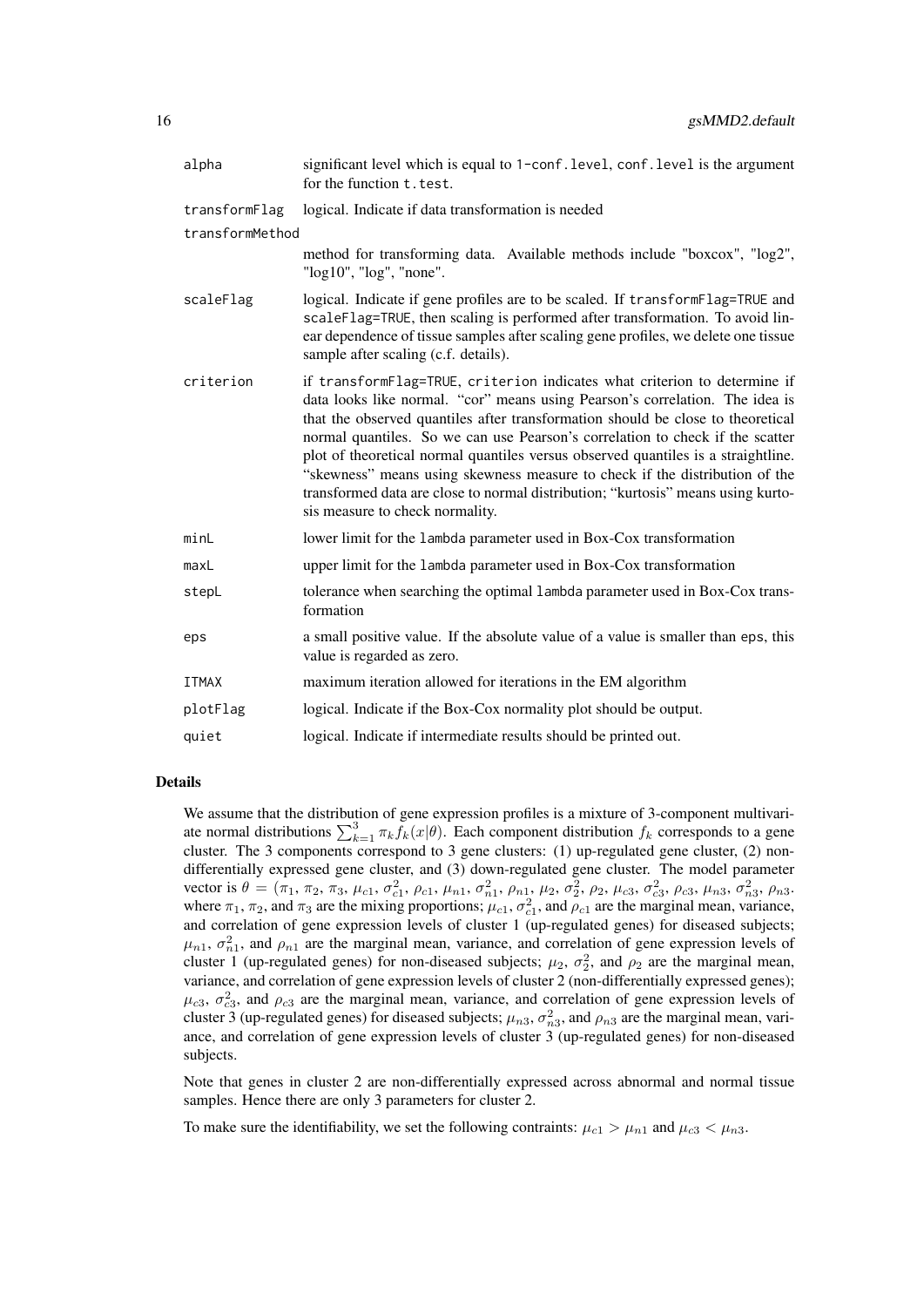To make sure the marginal covariance matrices are poisitive definite, we set the following contraints:  $-1/(n_c-1) < \rho_{c1} < 1, -1/(n_n-1) < \rho_{n1} < 1, -1/(n-1) < \rho_2 < 1, -1/(n_c-1) < \rho_{c3} < 1,$  $-1/(n_n-1) < \rho_{n3} < 1.$ 

We also has the following constraints for the mixing proportion:  $\pi_3 = 1 - \pi_1 - \pi_2$ ,  $\pi_k > 0$ ,  $k = 1, 2, 3.$ 

We apply the EM algorithm to estimate the model parameters. We regard the cluster membership of genes as missing values.

To facilitate the estimation of the parameters, we reparametrize the parameter vector as  $\theta^* = (\pi_1, \pi_2)$  $\pi_2$ ,  $\mu_{c1}$ ,  $\sigma_{c1}^2$ ,  $r_{c1}$ ,  $\delta_{n1}$ ,  $\sigma_{n1}^2$ ,  $r_{n1}$ ,  $\mu_2$ ,  $\sigma_2^2$ ,  $r_2$ ,  $\mu_{c3}$ ,  $\sigma_{c3}^2$ ,  $r_{c3}$ ,  $\delta_{n3}$ ,  $\sigma_{n3}^2$ ,  $r_{n3}$ ), where  $\mu_{n1} = \mu_{c1}$  - $\exp(\delta_{n1}), \mu_{n3} = \mu_{c3} + \exp(\delta_{n3}), \rho_{c1} = (\exp(r_{c1}) - 1/(n_c-1))/(1+\exp(r_{c1})), \rho_{n1} = (\exp(r_{n1}) 1/(n_n-1))/(1+\exp(r_{n1})), \rho_2 = (\exp(r_2)-1/(n-1))/(1+\exp(r_2)), \rho_{c3} = (\exp(r_{c3})-1/(n_c-1))$ 1))/(1 + exp(r<sub>c3</sub>)),  $\rho_{n3} = \frac{\exp(r_{n3}) - 1}{n_n - 1}$ )/(1 + exp(r<sub>n3</sub>)).

Given a gene, the expression levels of the gene are assumed independent. However, after scaling, the scaled expression levels of the gene are no longer independent and the rank  $r^* = r - 1$  of the covariance matrix for the scaled gene profile will be one less than the rank  $r$  for the un-scaled gene profile Hence the covariance matrix of the gene profile will no longer be positive-definite. To avoid this problem, we delete a tissue sample after scaling since its information has been incorrporated by other scaled tissue samples. We arbitrarily select the tissue sample, which has the biggest label number, from the tissue sample group that has larger size than the other tissue sample group. For example, if there are 6 cancer tissue samples and 10 normal tissue samples, we delete the 10-th normal tissue sample after scaling.

#### Value

A list contains 13 elements.

| dat         | the (transformed) microarray data matrix. If tranformation performed, then dat<br>will be different from the input microarray data matrix.     |
|-------------|------------------------------------------------------------------------------------------------------------------------------------------------|
| memSubjects | the same as the input memSubjects.                                                                                                             |
| memGenes    | a vector of cluster membership of genes. 1 means up-regulated gene; 2 means<br>non-differentially expressed gene; 3 means down-regulated gene. |
| memGenes2   | an variant of the vector of cluster membership of genes. 1 means differentially<br>expressed gene; 0 means non-differentially expressed gene.  |
| para        | parameter estimates (c.f. details).                                                                                                            |
| llkh        | value of the loglikelihood function.                                                                                                           |
| wiMat       | posterior probability that a gene belongs to a cluster given the expression levels<br>of this gene. Column i is for cluster i.                 |
| memIni      | the initial cluster membership of genes.                                                                                                       |
| paraIni     | the parameter estimates based on initial gene cluster membership.                                                                              |
| llkhIni     | the value of loglikelihood function.                                                                                                           |
| lambda      | the parameter used to do Box-Cox transformation                                                                                                |
| paraRP      | parameter estimates for reparametrized parameter vector (c.f. details).                                                                        |
| paraIniRP   | the parameter estimates for reparametrized parameter vector based on initial<br>gene cluster membership.                                       |

#### Note

The speed of the program can be slow for large data sets, however it has been improved using Fortran code.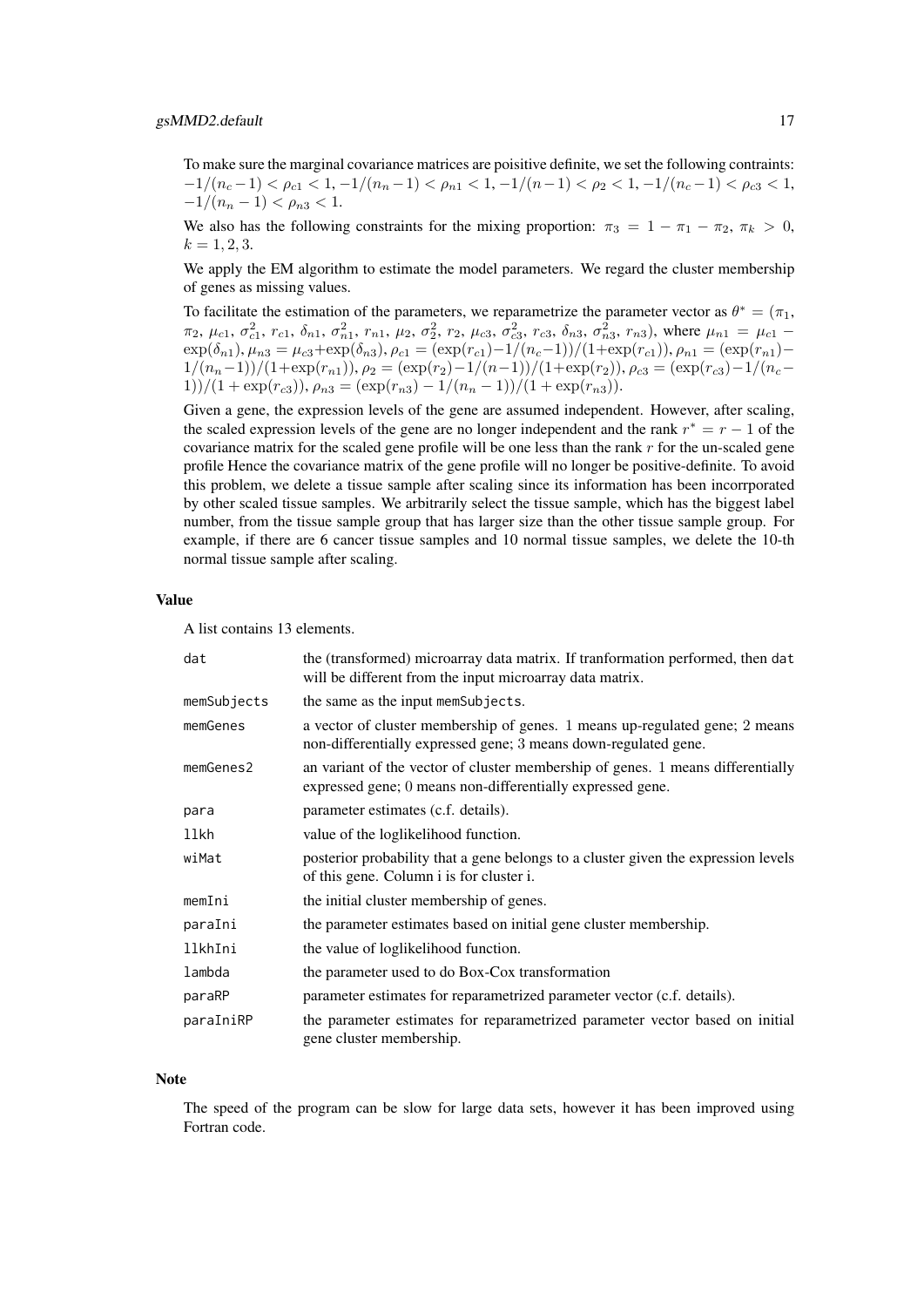#### <span id="page-17-0"></span>Author(s)

Jarrett Morrow <remdj@channing.harvard.edu>, Weiliang Qiu <stwxq@channing.harvard.edu>, Wenqing He <whe@stats.uwo.ca>, Xiaogang Wang <stevenw@mathstat.yorku.ca>, Ross Lazarus <ross.lazarus@channing.harvard.edu>

#### References

Qiu, W.-L., He, W., Wang, X.-G. and Lazarus, R. (2008). A Marginal Mixture Model for Selecting Differentially Expressed Genes across Two Types of Tissue Samples. *The International Journal of Biostatistics. 4(1):Article 20.* <http://www.bepress.com/ijb/vol4/iss1/20>

#### See Also

[gsMMD](#page-2-1), [gsMMD.default](#page-6-1), [gsMMD2](#page-10-1)

```
## Not run:
 library(ALL)
 data(ALL)
 eSet1 <- ALL[1:100, ALL$BT == "B3" | ALL$BT == "T2"]
 mat <- exprs(eSet1)
 mem.str <- as.character(eSet1$BT)
 nSubjects <- length(mem.str)
 memSubjects <- rep(0, nSubjects)
 # B3 coded as 0, T2 coded as 1
 memSubjects[mem.str == "T2"] <- 1
 myWilcox <-
 function(x, memSubjects, alpha = 0.05)
  {
   xc <- x[memSubjects == 1]
   xn <- x[memSubjects == 0]
   m <- sum(memSubjects == 1)
   res \le wilcox.test(x = xc, y = xn, conf.level = 1 - alpha)
   res2 <- c(res$p.value, res$statistic - m * (m + 1) / 2)
   names(res2) <- c("p.value", "statistic")
   return(res2)
 }
  tmp <- t(apply(mat, 1, myWilcox, memSubjects = memSubjects))
 colnames(tmp) <- c("p.value", "statistic")
 memIni <- rep(2, nrow(mat))
 memIni[tmp[, 1] < 0.05 & tmp[, 2] > 0] <- 1
 memIni[tmp[, 1] < 0.05 & tmp[,2] < 0] <- 3
 cat("initial gene cluster size>>\n"); print(table(memIni)); cat("\n");
 obj.gsMMD <- gsMMD2.default(mat, memSubjects, memIni = memIni,
          transformFlag = TRUE, transformMethod = "boxcox", scaleFlag = TRUE)
 round(obj.gsMMD$para, 3)
```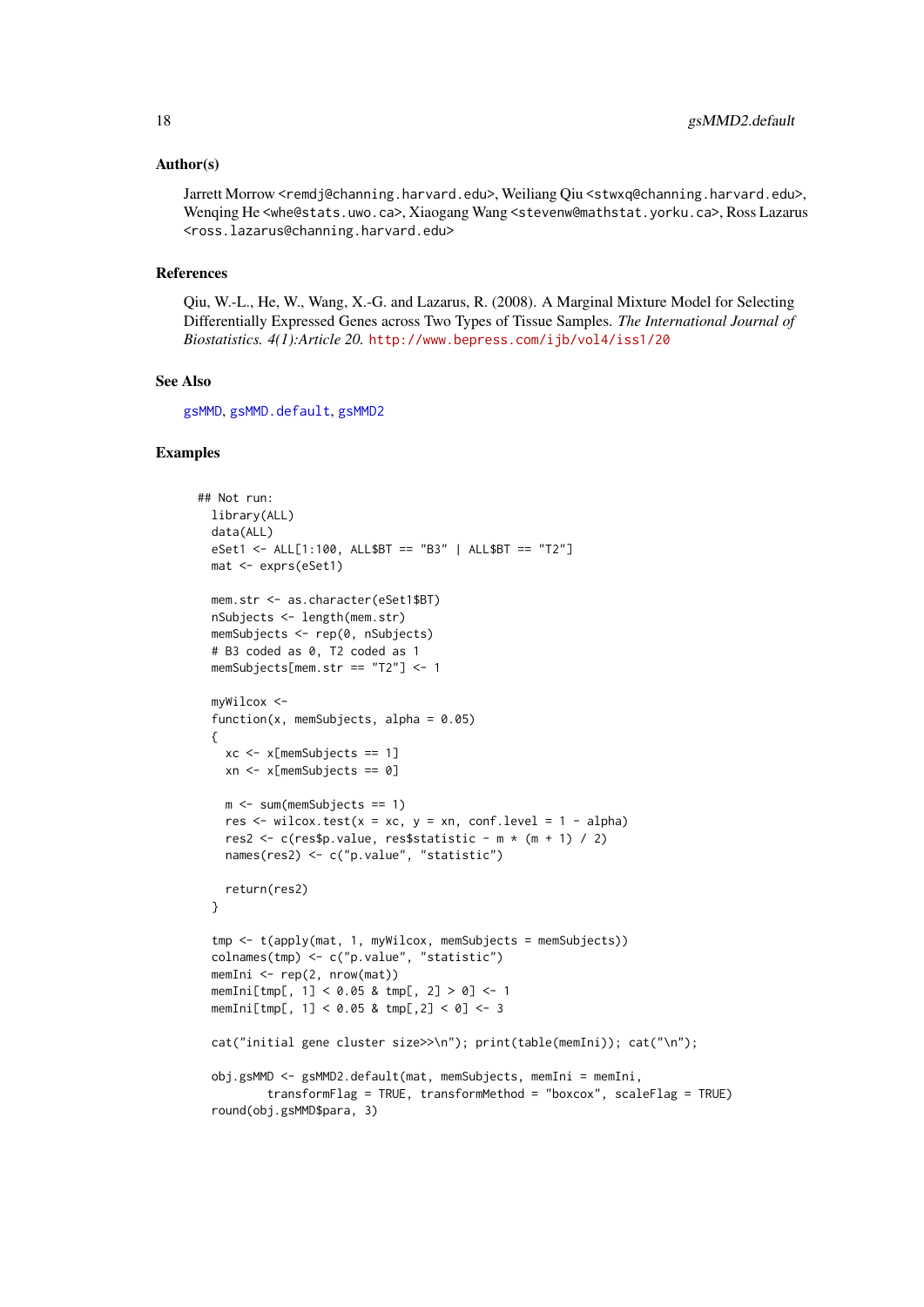#### <span id="page-18-0"></span>obtainResi 19

## End(Not run)

| obtainResi | Replace expression levels by the residuals of regression analysis to |
|------------|----------------------------------------------------------------------|
|            | remove the confounding effects.                                      |

#### Description

Replace expression levels by the residuals of regression analysis in which predictor of interest is not in the regression model. The purpose of this function is to remove potential confounding factors.

#### Usage

```
obtainResi(es, fmla)
```
#### Arguments

| es.  | An Expression Set object.                                                                                                                                                                                                                                                                                 |
|------|-----------------------------------------------------------------------------------------------------------------------------------------------------------------------------------------------------------------------------------------------------------------------------------------------------------|
| fmla | A formula object that specifies the covariates of the linear regression model.<br>The variable of interest should not be included. No response variable should be<br>specified in fmla since the response variable is always the expression level. See<br>function lmFit of R Bioconductor package limma. |

#### Details

To remove confounding effects, we can replace the expression level by the residuals of a linear regression model with response variable the expression level and covariates the potential confounders. The functions lmFit and eBayes will be used to obtain regression coefficients.

#### Value

An ExpressionSet object with expression levels replaced by residuals of linear regression analysis.

#### Note

The number of arrays of the returned ExpressionSet object might be smaller than that of the original ExpressionSet object, due to missing values in covariates.

#### Author(s)

Jarrett Morrow <remdj@channing.harvard.edu>, Weiliang Qiu <stwxq@channing.harvard.edu>, Wenqing He <whe@stats.uwo.ca>, Xiaogang Wang <stevenw@mathstat.yorku.ca>, Ross Lazarus <ross.lazarus@channing.harvard.edu>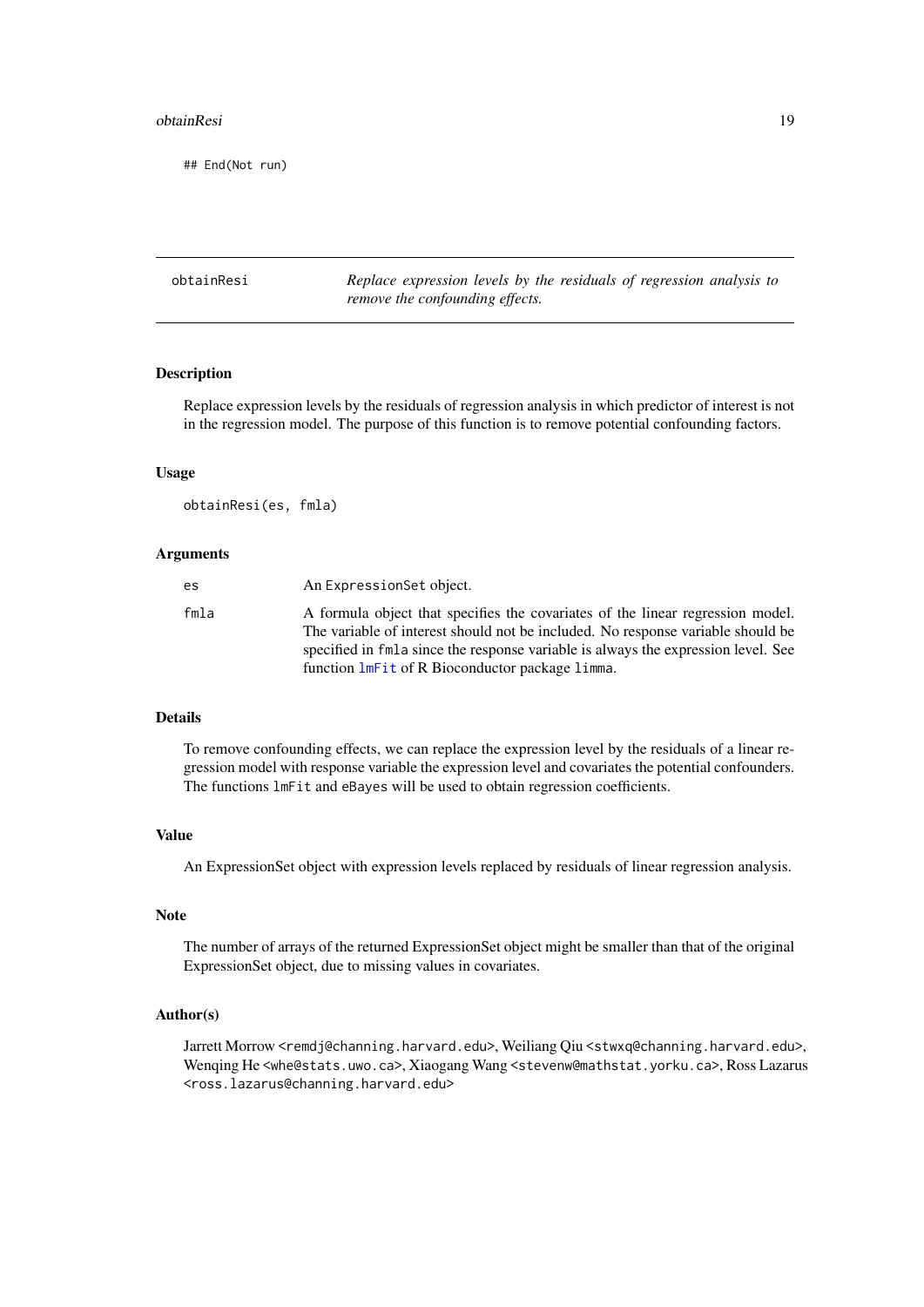<span id="page-19-0"></span>

#### Description

Plot of histogram of pooled gene expression levels, composited with density estimate based on the mixture of marginal distributions. The density estimate is based on the assumption that the marginal correlations between subjects are zero.

#### Usage

```
plotHistDensity(obj.gsMMD,
                plotFlag="case",
                plotComponent=FALSE,
                myxlab="expression level",
                myylab="density",
           mytitle="Histogram of gene expression levels\nimposed with estimated density (case)",
                x.legend=NULL,
                y.legend=NULL,
                numPoints=500,
                mycol=1:4,
                mylty=1:4,
                mylwd=rep(3,4),
                cex.main=2,
                cex.lab=1.5,
                cex.axis=1.5,
                cex=2,
```

```
bty="n")
```

| obj.gsMMD     | an object returned by gsMMD, gsMMD. default, gsMMD2, or gsMMD2. default                     |
|---------------|---------------------------------------------------------------------------------------------|
| plotFlag      | logical. Indicate the plot will based on which type of subjects.                            |
| plotComponent | logical. Indicate if components of the mixture of marginal distribution will be<br>plotted. |
| myxlab        | label for x-axis                                                                            |
| myylab        | label for y-axis                                                                            |
| mytitle       | title of the plot                                                                           |
| x.legend      | the x-corrdiates of the legend                                                              |
| y.legend      | the y-corrdiates of the legend                                                              |
| numPoints     | logical. Indicate how many genes will be plots.                                             |
| mycol         | color for the density estimates (overall and components)                                    |
| mylty         | line styles for the density estimates (overall and components)                              |
| mylwd         | line width for the density estimates (overall and components)                               |
| cex.main      | font for main title                                                                         |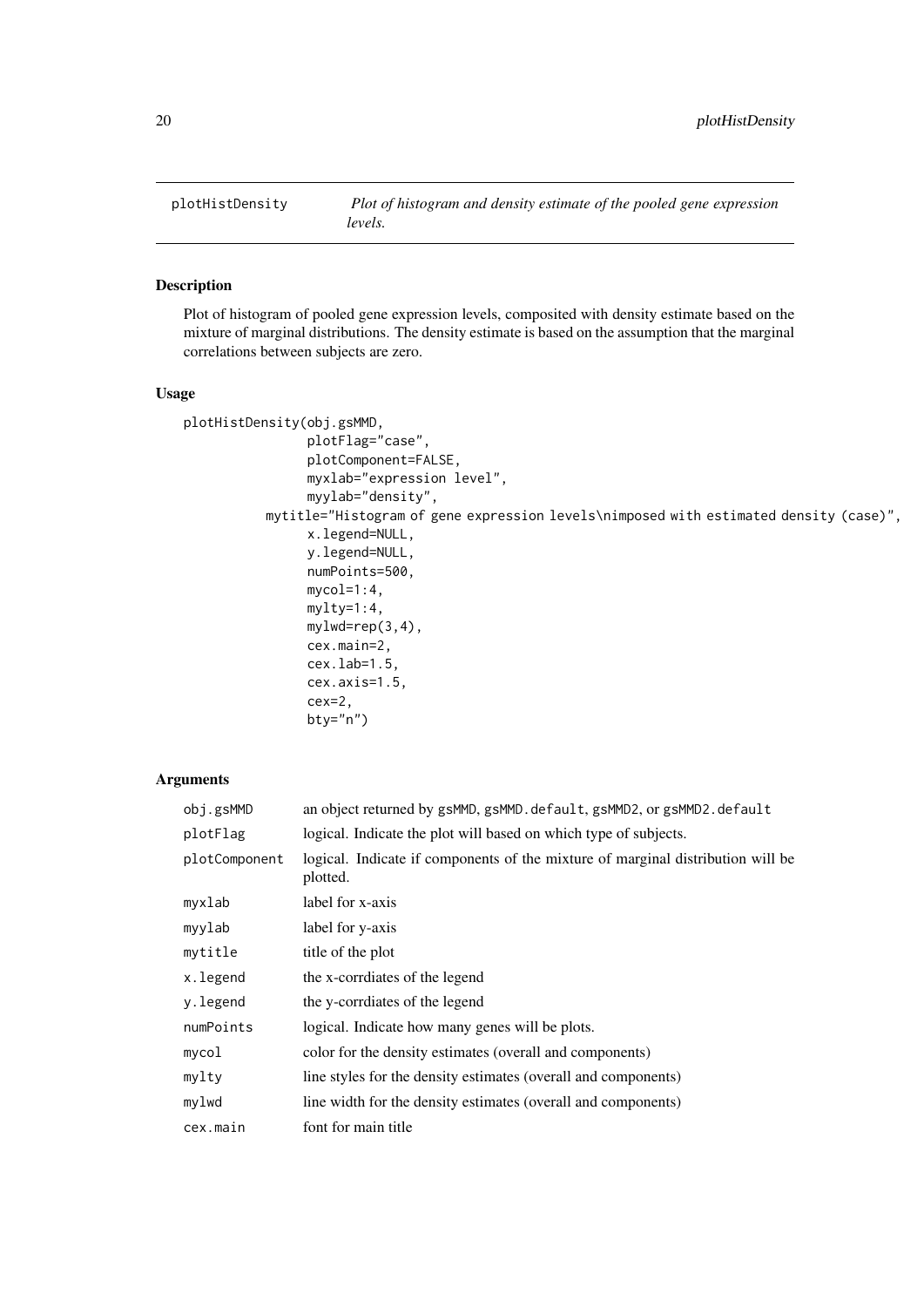#### plotHistDensity 21

| cex.lab  | font for x- and y-axis labels                                                                          |
|----------|--------------------------------------------------------------------------------------------------------|
| cex.axis | font for x- and y-axis                                                                                 |
| cex      | font for texts                                                                                         |
| bty      | the type of box to be drawn around the legend. The allowed values are '"o"' and<br>"n"' (the default). |

#### Details

For a given type of subjects, we pool their expression levels together if the marginal correlations among subjects are zero. We then draw a histogram of the pooled expression levels. Next, we composite density estimates of gene expression levels for the overal distribution and the 3 component distributions.

#### Value

A list containing coordinates of the density estimates:

| x  | sorted pooled gene expression levels for cases or controls.                                                                                                   |
|----|---------------------------------------------------------------------------------------------------------------------------------------------------------------|
| x2 | a subset of x specified by the sequence: $seq(from=1, to=len.x, by=delta1,$<br>where len. x is the length of the vector x, and delta=floor(len. x/numpoints). |
| У  | density estimate corresponding to x2                                                                                                                          |
| у1 | weighted density estimate for gene cluster 1                                                                                                                  |
| y2 | weighted density estimate for gene cluster 2                                                                                                                  |
| y3 | weighted density estimate for gene cluster 3                                                                                                                  |
|    |                                                                                                                                                               |

#### Note

The density estimate is obtained based on the assumption that the marginal correlation among subjects is zero. If the estimated marginal correlation obtained by gsMMD is far from zero, then do not use this plot function.

#### Author(s)

Jarrett Morrow <remdj@channing.harvard.edu>, Weiliang Oiu <stwxq@channing.harvard.edu>, Wenqing He <whe@stats.uwo.ca>, Xiaogang Wang <stevenw@mathstat.yorku.ca>, Ross Lazarus <ross.lazarus@channing.harvard.edu>

#### References

Qiu, W.-L., He, W., Wang, X.-G. and Lazarus, R. (2008). A Marginal Mixture Model for Selecting Differentially Expressed Genes across Two Types of Tissue Samples. *The International Journal of Biostatistics. 4(1):Article 20.* <http://www.bepress.com/ijb/vol4/iss1/20>

```
## Not run:
 library(ALL)
 data(ALL)
 eSet1 <- ALL[1:100, ALL$BT == "B3" | ALL$BT == "T2"]
 mem.str <- as.character(eSet1$BT)
 nSubjects <- length(mem.str)
```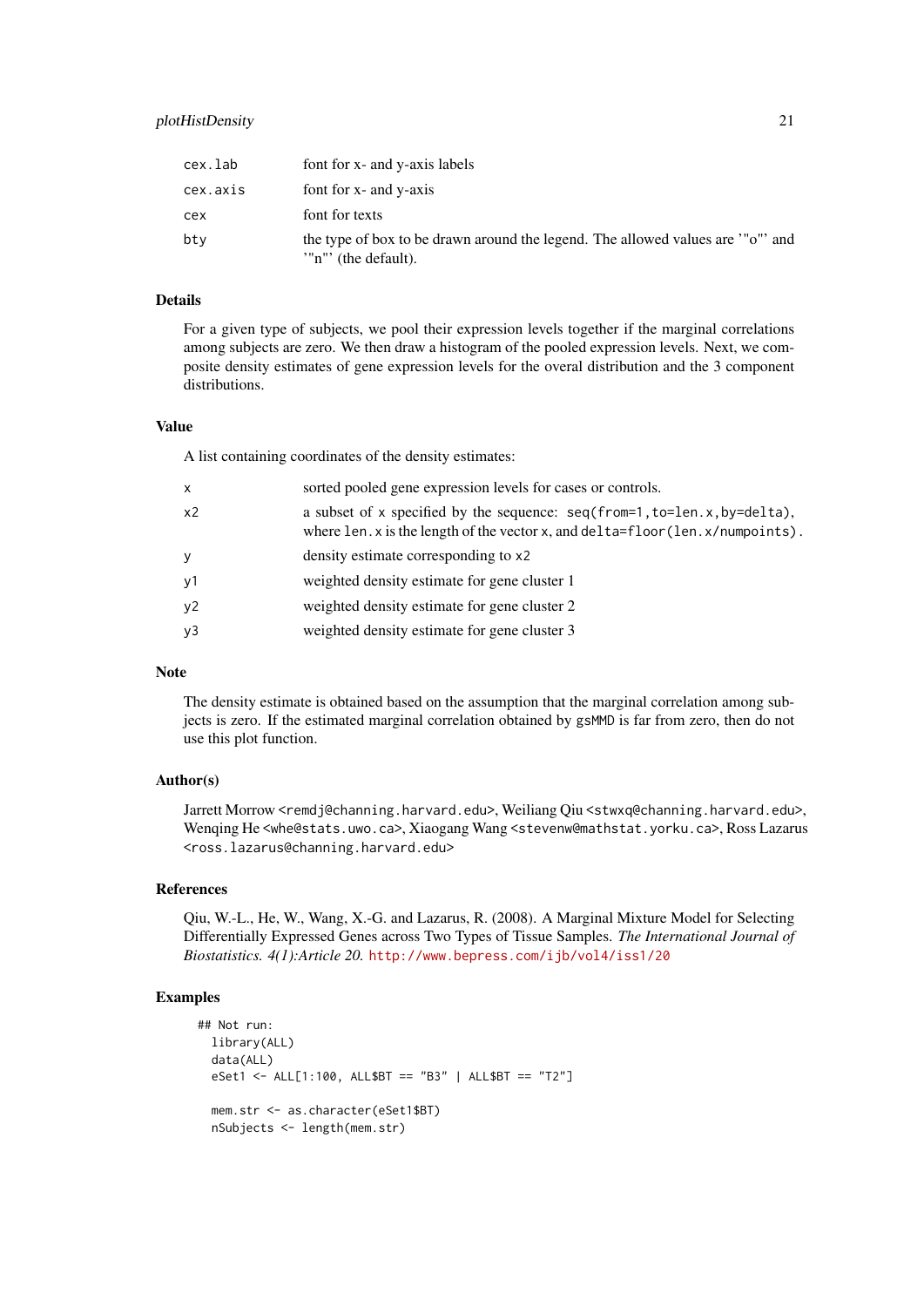```
memSubjects <- rep(0,nSubjects)
# B3 coded as 0 (control), T2 coded as 1 (case)
memSubjects[mem.str == "T2"] <- 1
obj.gsMMD <- gsMMD(eSet1, memSubjects, transformFlag = TRUE,
 transformMethod = "boxcox", scaleFlag = TRUE, quiet = FALSE)
plotHistDensity(obj.gsMMD, plotFlag = "case",
 mytitle = "Histogram of gene expression levels for T2\nimposed with estimated density (case)",
    plotComponent = TRUE,
    x.\text{legend} = c(0.8, 3),y.legend = c(0.3, 0.4),
    numPoints = 500)
```
## End(Not run)